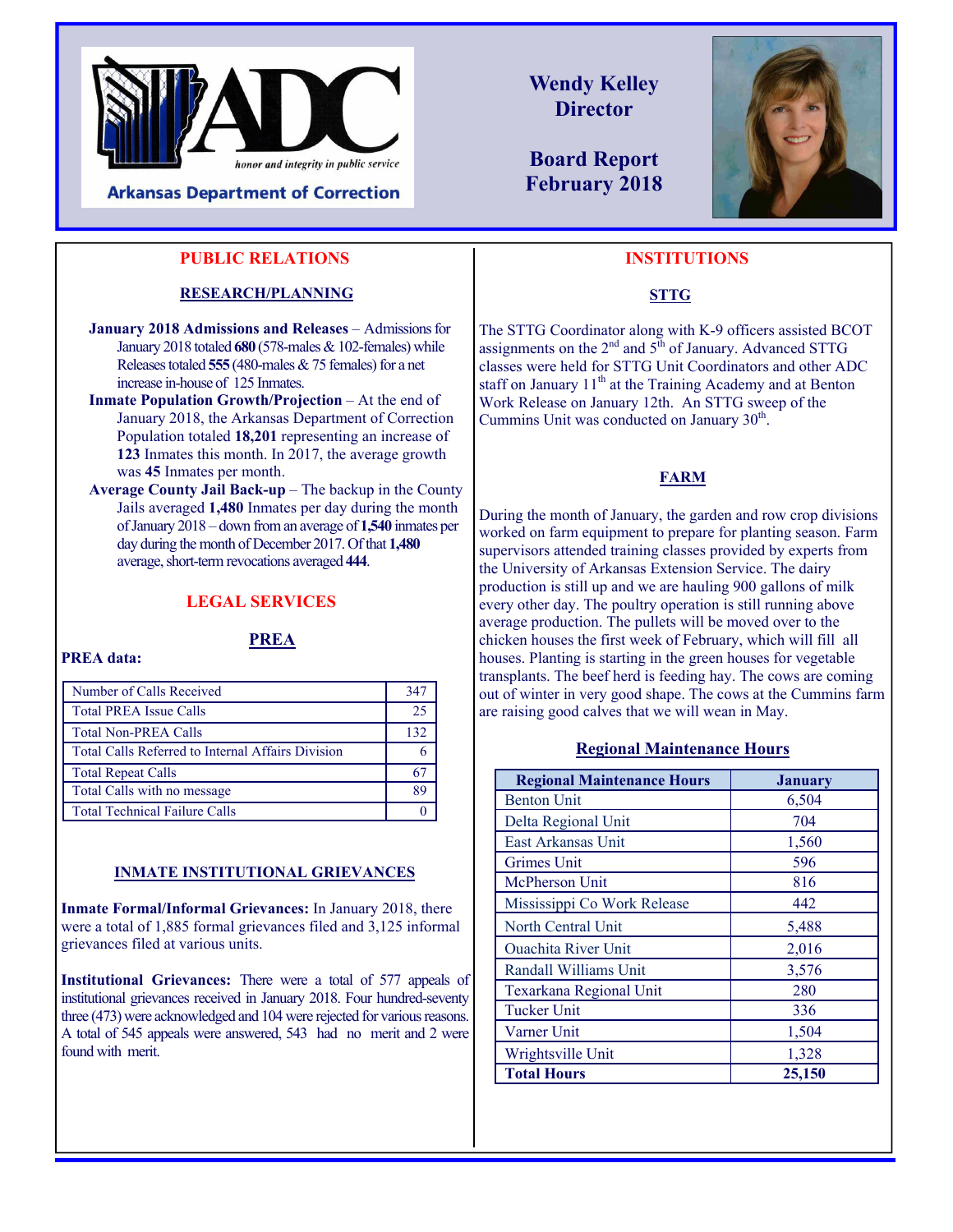#### **Work Release Rent Report**

| Unit                             | <b>January</b> |
|----------------------------------|----------------|
| <b>Benton Unit</b>               | \$97,002.00    |
| Mississippi County Work Release  | \$55,097.00    |
| Northwest AR Work Release Center | \$49,317.00    |
| Pine Bluff Unit                  | \$31,399.00    |
| Texarkana Regional Unit          | \$42,381.00    |
| <b>Tucker Re-Entry Center</b>    | \$24,395.00    |
| <b>Total</b>                     | \$299,591.00   |

#### **Preparing for Success**

| Unit                   | <b>Slots</b> | <b>Completed</b> | <b>Discharged</b> | End<br><b>Count</b> |
|------------------------|--------------|------------------|-------------------|---------------------|
| Ester Barracks 9-12    | 125          |                  |                   | 126                 |
| <b>Tucker Re-Entry</b> | 20           |                  |                   | 12                  |
| <b>Total</b>           | 145          | 14               | 12                | 138                 |

There are 608 males and 120 females on the waiting list within 42 months of their release date, and of those, 13 males are mandated by the Parole Board. The average time on the waiting list is approximately 3 months. The total number of inmates on the waiting list, including those not currently within the identified time frame, is 684 males and 154 females.

#### **WAGE**

| Unit                   | <b>Slots</b> | <b>Completed</b> | <b>Discharged</b> | End<br><b>Count</b> |
|------------------------|--------------|------------------|-------------------|---------------------|
| <b>Delta</b>           | 24           |                  |                   | 13                  |
| <b>Ester</b>           | 30           |                  |                   | 30                  |
| <b>Hawkins</b>         | 36           | 6                | 11                | 31                  |
| <b>Ouachita River</b>  | 10           |                  |                   | 10                  |
| <b>Tucker</b>          | 10           |                  |                   | Q                   |
| <b>Tucker Re-Entry</b> | 8            |                  |                   |                     |
| Wrightsville           | 36           |                  | 12                | 28                  |
| <b>Total</b>           | 154          | 13               | 24                | 128                 |

#### **(Workforce Alliance for Growth in the Economy)**

#### **Randall L. Williams Juvenile Education Program**

|           | <b>Slots</b> | <b>Enrolled</b> | <b>Discharged</b> | <b>End Count</b> |
|-----------|--------------|-----------------|-------------------|------------------|
| Juveniles | 20           | 6               |                   | l 6              |

The Unit received two (2) new commitments. Six (6) turned 18 and transferred and one (1) paroled out.

**\*Juveniles are transferred from the programs once they reach the age of 18. The Juvenile count changes based on new commitments.** 

#### **ADMINISTRATIVE SERVICES**

#### **BUDGET SECTION UPDATE**

#### **Procurement Section Update**: **Current Bids:**

- Personal Care Items
- Roofing material

 Metal/Isolation Recreation Yard-Varner Unit Renewed Contracts/OSP

- Waste Disposal—Newport
- Holiday Packages

**Procurement/Contracts Report (required by policy) –**  For January 2018, Purchase Orders and Contracts in excess of \$10,000 amounted to \$3,420,356.34. Of this amount, \$1,803,771.97 was for Inmate Care and Custody related items (food, shoes, clothing, etc.). Bulk fuel costs for the month of January were  $$67,360.53 - average cost of E-10 was$ \$2.07/gallon; average cost for bulk diesel was \$2.23/gallon.

#### **HUMAN RESOURCES UPDATE**

#### **Workplace Safety**

 During the month of January, the modified version of the Health and Safety Plan was presented to two Basic Training classes with a total of 126 cadets in attendance.

 Seventy-five (75) incidents were reported to the company nurse in January.

**Benefits –** A new system for Performance Evaluations using EASE began January 1, 2018. MIPS payments will no longer be made. Employees may be given a raise each year; the percentage will be determined by the Office of Personnel Management based on their Performance Evaluation score and available funding. Human Resources personnel have attended training about the new system and will be going to the various units to train supervisors on how to use the new system.

There were 30 FMLA requests processed, 27 were approved and 3 denied. A total of 14 CAT leave requests were received, 6 were approved and 8 are pending.

**Physical Assessments –**A total of 201 applicants and incumbent personnel were assessed in the month of January. Eighty three (83) incumbent personnel successfully passed their physical assessment and 2 did not. Those two (2) rescheduled and passed after being released by a physician. One hundred-fifteen (115) applicants successfully passed their physical assessments and one did not (and has not rescheduled).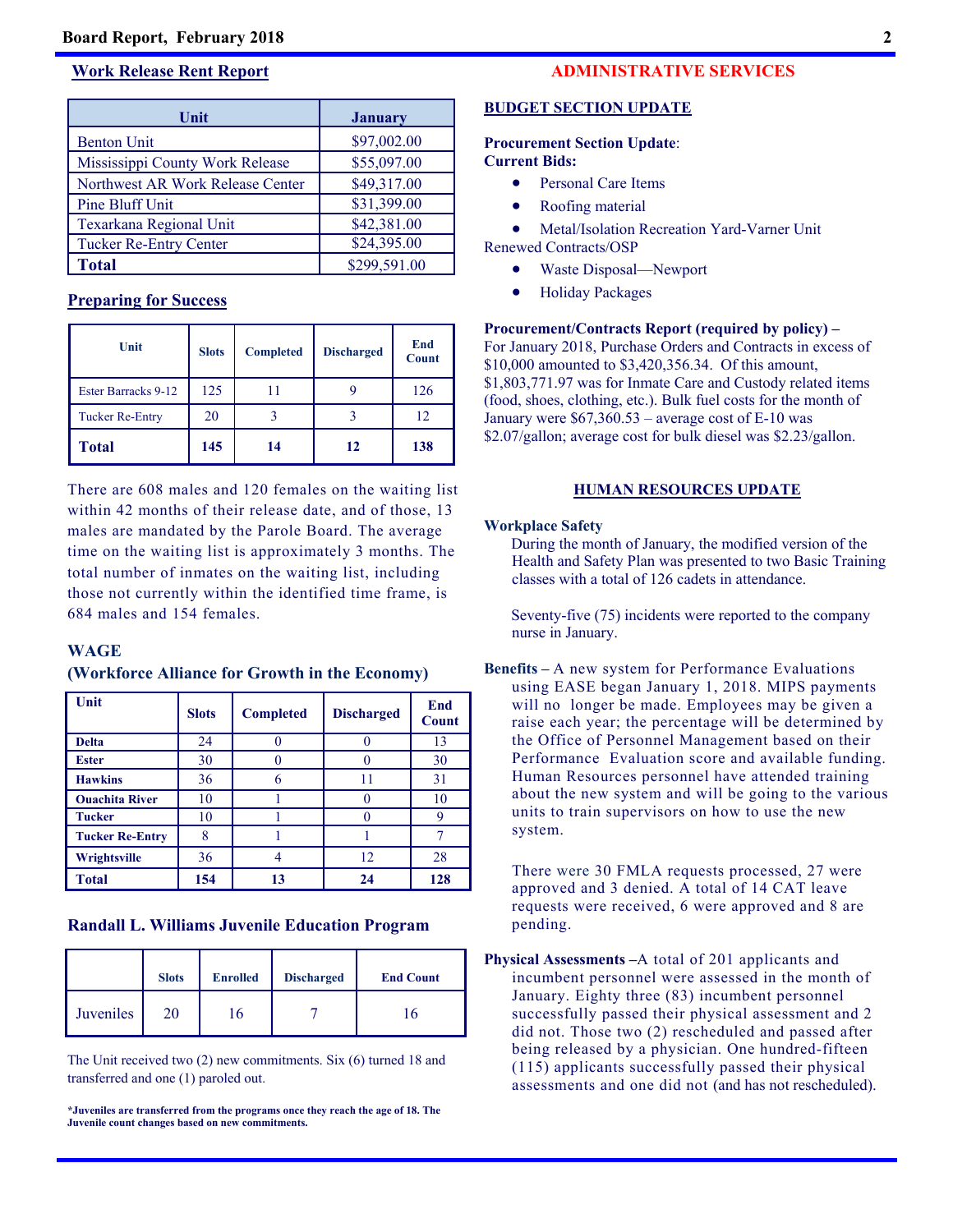#### **Board Report, February 2018** 3

**Employment –** ADC Human Resources personnel attended the following Job Fairs in the month of January:

| Date | Jnit                | Location                   |
|------|---------------------|----------------------------|
| 1/9  | Grimes              | Jonesboro Workforce Center |
| 1/31 | Wrightsville   UAMS |                            |

A total of 1,972 applications were received in January. Fiftyfive (55) Non-Security applications and sixty-one (61) CO I applications were processed. Ninety (90) Correctional Officers were hired, and twenty-eight (28) Correctional Officers were rehired.

**Vacancies, Hires, and Terminations** - In January 2018, a total of 674 vacancies, 136 new hires, 92 terminations, and 11 retirements were at the various ADC locations.

#### **Administrative Services Division Monthly Reports include: Gifts, Grants, and Donations-**\$20 was donated in January 2018 (Asus Monitor).

The **Inmate Welfare Fund** balance on January 31, 2018 was \$6,260,393.61.

The **PAWS in Prison Fund** balance on January 31, 2018 was \$187,728.52: ADC account (7004822/Donations) \$19,159.55 ADC account (NDC0500/Recycling) \$98,695.65 and ADC Paws in Prison Non-Profit account balance was \$69,873.32.

#### **INFORMATION TECHNOLOGY**

- **Thin Clients** Testing has been completed using Citrix deployment services on Dell Wyse 3040 series thin clients. The 3040 series will replace the Wyse SX0 devices currently in use for Law Library and QuickBooks processing. For web access, we created a new set of Group Policy objects to improve security. The next step in this upgrade is to complete a live user test at the Ester Unit.
- **AD Audit**  We are working to audit Active Directory accounts to assess staff job titles, phone numbers, facility assignments and other relevant information. We are also moving staff AASIS IDs from the IP phone field to the employee ID field. The IP phone field was initially used for AASIS IDs since the field was not published in the Global Address List (GAL). The IP Phone field will now be in use for VOIP telephone numbers. AASIS IDs are used to verify the user when calling for a password reset or account unlock, etc.
- **Disciplinary Hearing** Cisco DX70 VOIP Endpoints are in test for Disciplinary Hearing Officers. The test session between ADMN East and East Arkansas was successful. The current DVRs for recording the hearing sessions do not have HDMI ports for compatibility with the DX70 requiring an HDMI>composite converter box which is on order. We will continue to record hearings locally until DIS has the capability setup on the video network or we switch to a separate solution.
- **DIS Quarterly IT Leader Meeting** Rhonda Patterson and Charles Bass attended the meeting. Agenda and overview are listed below.
- 1. Data Center Optimization Initiative
- 2. Microsoft Enterprise Agreement
- 3. VOIP/UC Unified Communications & State Network Upgrade
- 4. Cyber security update
- 5. Project Update Ken Anderson reported updated information on Laser fiche used by Arkansas Department of Labor using workflows to simplify processing while also reducing paper usage and staff resources for inspection and other processes. Currently, ADOL has removed around 4 million paper documents and eliminated the rent on one facility used for document storage, eliminating around \$75,000 annually.

**Michigan DOC Staff Tour** – IT Staff attended a tour of the Wrightsville compound by Michigan DOC staff. Michigan staff members were able to ask staff in key areas questions about EOMIS and to observe the offender management information system in use by the areas. A roundtable discussion followed at Arkansas Community Correction's Central Office.

**DIS** - Performed an upgrade to the EOMIS database production server that resulted in 6 hours of downtime for all users.

#### **SECURUS Video Visitation (SVV) Project:**

SVV Facility deployments are all complete.

SVV Dog Kennel installations remaining: Cummins Unit – Pending Entergy agreement Tucker Unit – Installation in process

Utilizing SVV, ADC held 3,909 inmate video visits during January 2018, which was down from 4,071 in December.

#### **SECURUS Tablet Project:**

The Edovo application remains unavailable on the tablets due to movie playback issues.

SECURUS has commissioned Edovo to re-code the movies on the tablets, so that the time-stamp will work on them. SECURUS provided two of their tablets to Edovo for the project. The project's expected duration is about two or three months.

#### **Phase II Facility Deployments**

**Monday, January 22** 

 Website pre-orders became available. SCP Marketing Phone Prompts and SVV Banner advertisements deployed.

**Thursday, January 25** 

Officer, Re-Entry, and Pre-Order Subscription tablets shipped overnight delivery to respective facilities.

**Monday, January 29** 

SECURUS Representatives began to arrive at their designated facilities to begin the physical deployment of tablets.

#### **Friday, February 2**

Phase II Facility Tablet Deployment scheduled completion.

#### **Training Academy – January 2018**

#### **In-Service Division**

On January  $4<sup>th</sup>$ , Brad Murray from the Department of Insurance taught Defensive Driving for multiple state agencies.

Management Level I was held January  $8<sup>th</sup> - 11<sup>th</sup>$ .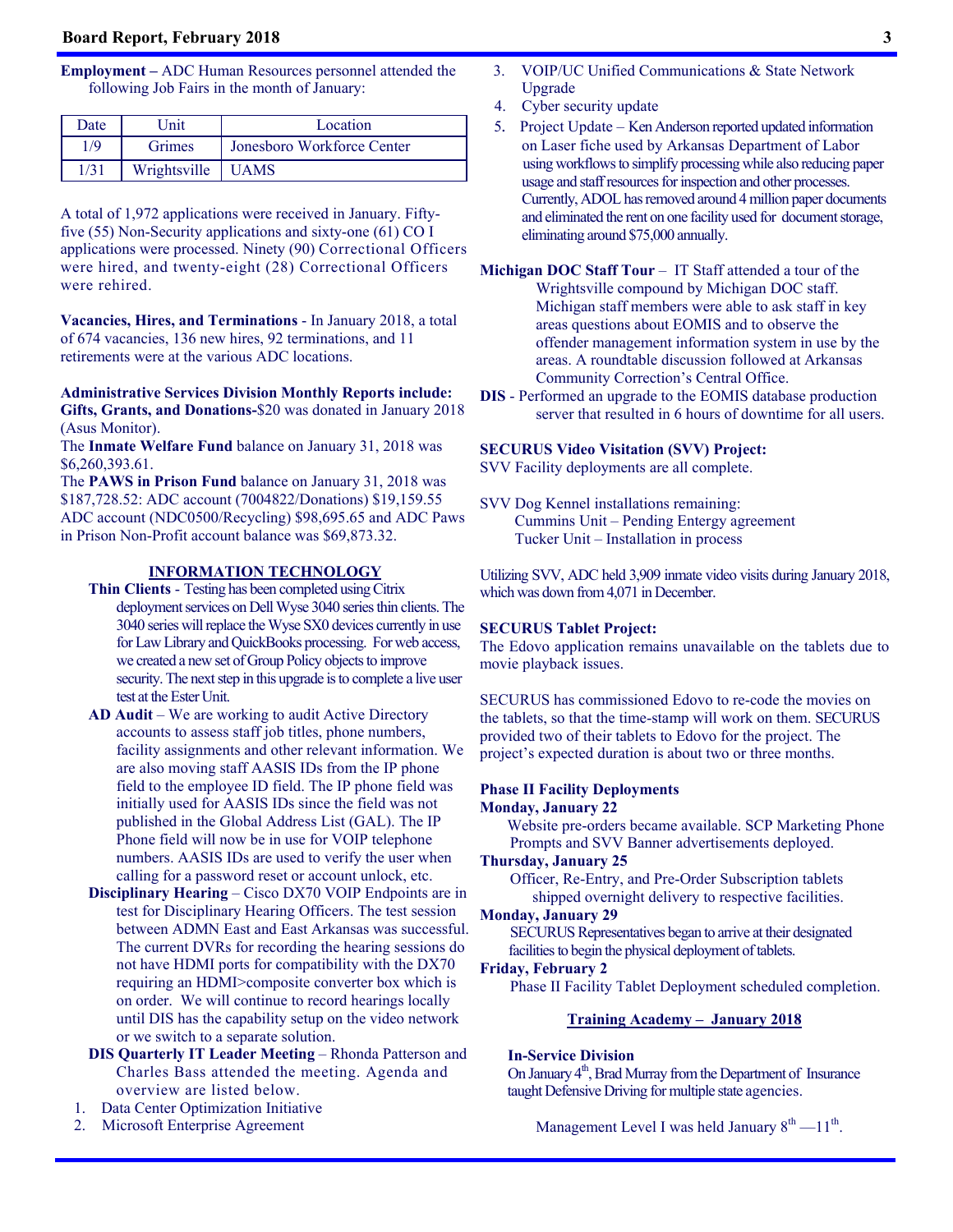Field Training Officer (FTO) class was held at Administration **McPherson Unit** Annex East on January 17<sup>th.</sup>

Management Level III was held January 22nd—25th.

Sexual Assault Investigator Training (SAIT) was held January 23rd-25th with 39 staff members in attendance.

The Gender Responsiveness class was held on January 16th and 18th. It's methods are multidimensional and based on theoretical perspectives that acknowledge female pathways into the criminal justice system. These approaches address social and cultural factors (poverty, race, class, gender inequality) as well as therapeutic interventions. 24 staff members attended. The class was also given at ASU Newport for the Grimes Complex, with 56 staff members in attendance on January 30th.

Security for Non Security class was taught to full-time staff January 30th-31st.

#### **eCADEMY**

During the month of January 2018, 458 ADC employees completed a total of 8,425 hours of eCADEMY training. Approximately 11% of ADC employees completed at least one course during that time frame, averaging 1.39 hours per staff member. The Training Academy Computer Lab is open to In-Service staff on a daily basis for those who wish to complete online training through eCADEMY.

#### **HEALTH/CORRECTIONAL PROGRAMS**

#### **CHAPLAINCY SERVICES**

#### **Benton Work Release**

Financial Peace University courses were conducted on January 2nd, 9th, 16th, 23rd, and 30th with 109 inmates. Six (6) volunteers from St. Mark's Baptist Church of North Little Rock held a worship service on January 13th with 43 inmates in attendance.

#### **Cummins Unit**

APAL Graduation Ceremony was held on January 25th. Chaplain Joshua Mayfield was the Graduation Speaker, twenty (20) inmates completed the program.

#### **Delta Regional Unit**

Thread Of Hope, a biblically-based drug and alcohol treatment program, began on January 22nd. The initial class consisted of 4 volunteers and 20 inmates. Heather Powell conducted basic literacy tutor training for 10 inmates January 24th-25th.

#### **East Arkansas Regional Unit & Max**

Celebrate Recovery began on January 2nd. The Gospel Echoes conducted a special musical service on January 30th.

#### **Hawkins Unit**

On January 8th, St. Edward's Catholic Church provided a Mexican dinner for the entire Unit.

Heather Powell conducted a two day training on January 9th and 10th for nine (9) inmates to work as literacy tutors.

#### **North Central Unit**

Pastor Wade Mosler led revival services from January 11th-14th. Average inmate attendance for the services was 104. On January 25th, a Celebration Ceremony was held in the chapel for two (2) inmates who completed all four levels of the Laubach Reading Program.

#### **Ouachita River Correctional Unit**

On January 17th, the Handbell Choir from First Baptist Church of Malvern performed a service with ninety-six (96) inmates in attendance.

#### **Texarkana Work Release Center**

Chaplain Ashworth, CRA Brown, and CRA Wilson traveled to Texarkana Work Release Center on January 6th and delivered a holiday donation from Benton Work Release. The donation included snack bags, a drum set and a television for instructional use. The volunteers led a worship service in the evening with 35 inmates.

#### **Tucker Unit**

Twenty five (25) volunteers from Gideon's International visited all living areas in the facility and distributed Bibles to inmates desiring them on January 27th.

#### **Wrightsville Unit**

St. Edward's Catholic Church provided a Mexican dinner for the entire inmate population on January 8th.

#### **Accreditation**

The ACA Coordinator attended the Winter ACA Conference in Orlando, Florida January 5th-10th and received an Accreditation Award for Central Office/Admin East. Scores were 100% Mandatory and 98.5% Non-Mandatory.

|               | <b>ACA Internal Audits Completed:</b>           |
|---------------|-------------------------------------------------|
| 1/2           | Maximum Security Unit File Review               |
| 1/11          | Maximum Security Unit File Review               |
| $1/16 - 1/19$ | <b>ORCU Unit file review</b>                    |
| 1/23          | Wrightsville Unit/ new ACA Manager training     |
| $1/24 - 1/26$ | <b>ORCU Unit File review</b>                    |
| 1/29          | Finished ORCU file review, started Max review   |
| 1/30          | Maximum Security Unit 2 <sup>nd</sup> pre-audit |
| 1/31          | Maximum Security Unit File review               |

#### Classes Taught:

- 1/22 Training Academy Management Level III
- 1/31 Training Academy BCOT

Fire/Safety and Sanitation independent audits conducted by the Fire and Sanitation Coordinator:

- $1/2 1/5$  Maximum Security Unit Audit prep<br> $1/8/- 1/12$  Maximum Security Unit Audit prep
- Maximum Security Unit Audit prep
- 1/16 1/19 Maximum Security Unit Audit prep
- 1/22 1/26 Maximum Security Unit Audit prep
- 1/29 1/31 Maximum Security Unit Audit prep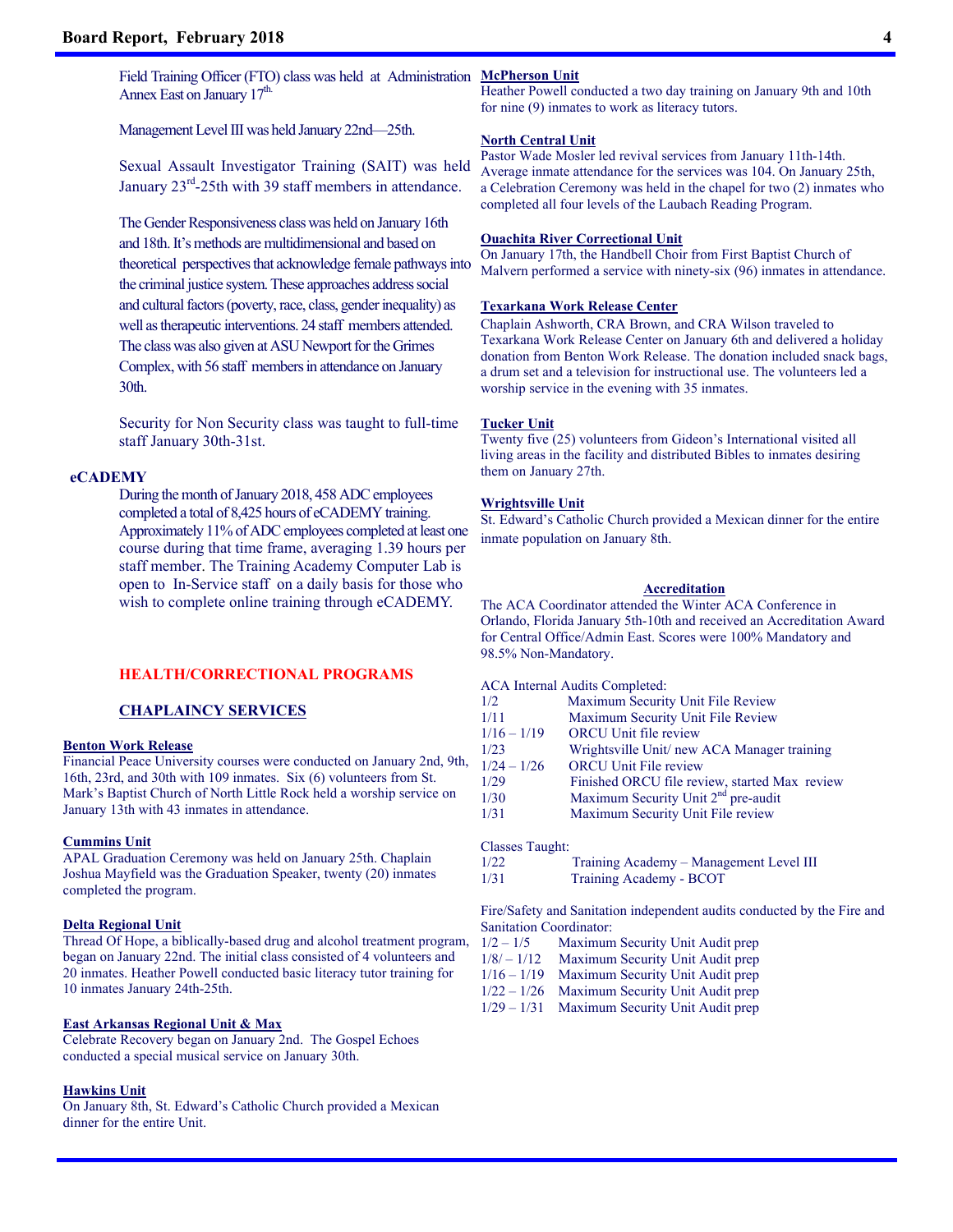#### **Volunteer Services**

The total number of volunteer hours for the month.

| <b>Unit/Program</b>             | <b>Hours</b> |
|---------------------------------|--------------|
| Delta                           | 31           |
| East Arkansas Regional          | 15           |
| McPherson Unit                  | 17           |
| Mississippi County Work Release | 12           |
| <b>MSU</b>                      | 4            |
| <b>North Central</b>            | 4            |
| Northwest Ark Work Release      | 16           |
| <b>Ouachita River</b>           | 10           |
| <b>PAWS</b>                     | 16           |
| Pine Bluff                      |              |
| <b>Randall Williams</b>         | 22           |
| Religious Service/Chaplaincy    | 4,612        |
| <b>Think Legacy</b>             | 219          |
| Tucker                          | 17           |
| Varner Unit                     | 60           |
| <b>Total</b>                    | 5,062        |

#### **PROGRAM SERVICES**

#### **Sex Offender Treatment Program**

|             | <b>SLOTS</b> | <b>COMPLETED</b> | <b>REMOVED</b> | <b>CLIENTS</b> |
|-------------|--------------|------------------|----------------|----------------|
| <b>RSVP</b> | 238          |                  |                | 240            |
| <b>SOFT</b> | 30           |                  |                | 18             |
| Total       | 268          |                  |                |                |

There are 827 males on the waiting list for RSVP and 7 females on the waiting list for SOFT within 5 years of their TE date. Of those, 66 inmates are mandated by the Parole Board. The average time on the waiting list from request is between 2 and 4 months for those stipulated. The total on the waiting list, including those not currently within the identified time frame, is 1,494 males and 8 females. We have one PREA inmate in the program at this time.

\*The waiting list numbers include inmates that are ineligible due to class or housing status.

#### **Therapeutic Community**

| Unit         | <b>Slots</b> | <b>Completed</b> | <b>Removed</b> | <b>Clients</b> |
|--------------|--------------|------------------|----------------|----------------|
| Tucker       | $129*$       |                  | 38             | 133            |
| Wrightsville | $45*$        |                  |                | 48             |
| McPherson    | $50*$        |                  |                | 51             |
| <b>Total</b> | 224          |                  | 52             | 232            |

There are 511 males and 10 females on the waiting list within 18 months of their release date. Of those, 11 are stipulated by the Parole Board. The average time on the waiting list from request is 23 days. The total on the waiting list, including those not currently within the identified time frame, is 566 males and 42 females.

**\***Denotes transitional beds available at this treatment program. The Tucker Therapeutic Community also has 129 client slots and seven (7) peer counselor slots.

#### **Substance Abuse Treatment Program**

| Unit          | <b>Slots</b> | <b>Completed</b> | <b>Removed</b> | <b>Clients</b> |
|---------------|--------------|------------------|----------------|----------------|
| Grimes        | $50*$        |                  | 2              | 60             |
| McPherson     | $100*$       | 19               | 5              | 101            |
| <b>MSU</b>    | 3            |                  |                |                |
| <b>RLW/CF</b> | 188*         | 29               | 27             | 185            |
| Tucker        | $43*$        |                  | 9              | 43             |
| Varner        | 44           |                  | $\overline{2}$ | 43             |
| Wrightsville  | $135*$       | 16               | 34             | 141            |
| Total         | 563          | 75               | 80             | 564            |

There are 2,058 males and 305 females on the waiting list within 18 months of their release date. And of those, 44 are stipulated by the Parole Board. The average time on the waiting list from request is 16 days. The total on the waiting list, including those not currently within the identified time frame, is 2,853 males and 433 females.

\*Denotes transitional beds available at this treatment program

#### **Outpatient:**

There were 2,168 inmates on the mental health medication log at the beginning of January. Mental Health staff conducted the following contacts during January.

| Case management contacts    | 2,458  |
|-----------------------------|--------|
| Requests for interviews     | 1,315  |
| <b>Intakes</b>              | 623    |
| Unit requests               | 1,291  |
| Pre-lock reviews            | 505    |
| Routine segregation reviews | 1,270  |
| Segregation rounds          | 17,590 |
| <b>PREA</b> evaluations     | 43     |
| Routine follow-up           | 139    |
| 834 requests                | 46     |

#### **ORCU Residential Program Unit:**

The RPU at Ouachita had 1 admission and 13 discharges in January for an end-of-month count of 112.

#### **McPherson Mental Health Residential Program:**

There were 2 admissions and no discharges in January, for an end-of-month count of 40.

#### **Habilitation Program:**

The Habilitation Program at the Ouachita River Unit provided treatment services to 46 inmates during January. There was 1 admission and zero discharges for an end-of-month count of 46.

#### **Restrictive Housing (RH) Anger Management Treatment:**

The RH Anger Management Treatment Program at the Cummins Unit provided treatment services to 24 inmates during January. There were no admissions or discharges for an end-ofmonth count of 24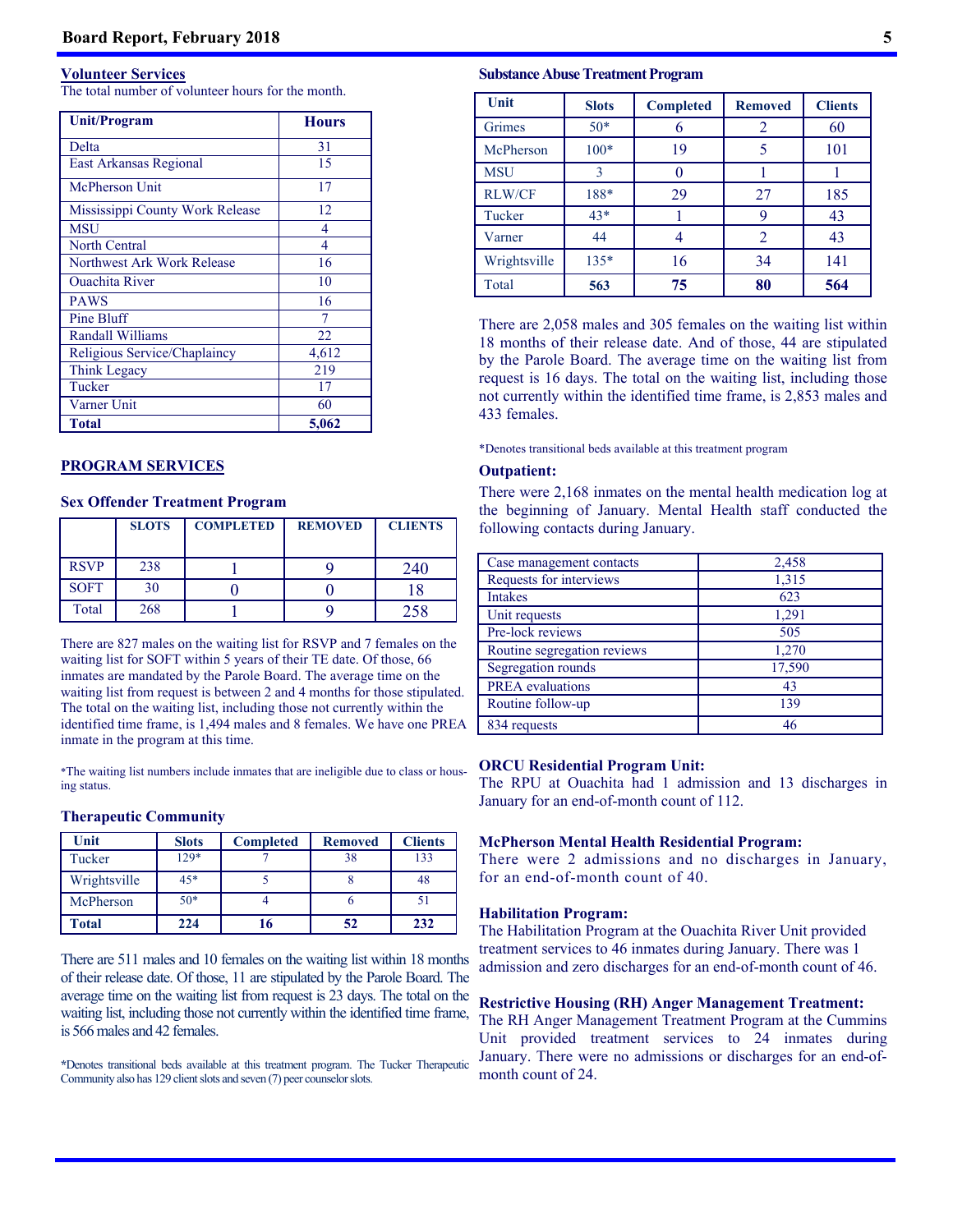#### **Board Report, February 2018 6**

#### **Staffing:**

The following Mental Health Services and SATP positions were vacant in December and January.

| <b>Positions</b>                       | <b>December</b> | <b>January</b> |
|----------------------------------------|-----------------|----------------|
| Psychologists                          |                 |                |
| <b>Social Workers</b>                  | 16              |                |
| <b>Advisors</b>                        |                 |                |
| <b>Substance Abuse Program Leaders</b> |                 |                |
| Psychological Examiner                 |                 |                |

#### **ADDITIONAL PROGRAM INFORMATION**

| <b>Self-Study</b><br><b>Classes</b> | # of<br><b>Participants</b> | #<br><b>Completed</b> | <b>Waiting</b><br>List |
|-------------------------------------|-----------------------------|-----------------------|------------------------|
| Anger Management                    | 235                         | 174                   | 1,000                  |
| <b>Thinking Errors</b>              | 325                         | 242                   | 1,267                  |
| <b>Substance Abuse Education</b>    | 131                         | 62                    | 260                    |
| <b>Communication Skills</b>         | 242                         | 162                   | 1,056                  |
| Domestic Violence                   | 76                          | 55                    | 360                    |
| Victims of Domestic Violence        | 19                          | 19                    | 35                     |
| <b>Stress Management</b>            | 162                         | 130                   | 1,186                  |
| Parenting                           | 169                         | 105                   | 688                    |

#### **Suicide:**

There were 75 suicidal threats, gestures or low/moderate risk attempts during January. There were 11 serious attempts, one (1) resulted in death.

#### **County Mental Health Requests:**

During January, there were 63 requests of a mental health nature received. Twenty-four (24) inmates were fast tracked to ADC.

#### **County Medical Health Requests:**

During January, there were 398 requests of a medical nature received. Three (3) inmates were fast tracked to ADC.

#### **Monetary Sanctions:**

Sanction reimbursements for December were \$11,900.

#### **Deaths:**

There were five (5) inmate deaths during the month of January; four (4) were claimed and one (1) was cremated .

#### **CCS:**

See attachment for CCS's report regarding outside beds and emergency room visits.

#### **Medical Grievances:**

In January, there were 200 appeals of medical grievances received, 127 appeals were answered; 8 of those were found to be with merit and 3 with merit but resolved.

#### **SEX OFFENDER ASSESSMENT**

**Assessments Completed:** 

| <b>Risk Level</b>  | <b>January</b> | Sept. 1999 thru January 31,<br>2018                    |
|--------------------|----------------|--------------------------------------------------------|
| Level 1            | 2              | 1,168                                                  |
| Level 2            | 40             | 7,076                                                  |
| Level 3            | 40             | 6,534                                                  |
| Level 4            |                | 631                                                    |
| Default 3          |                | $\ast$                                                 |
| Total              | 88             | 15,409                                                 |
|                    |                | *Default Level 3's are included in the total number of |
| Level 3's to date. |                |                                                        |

#### **ACIC Numbers:**

The total number of sex offenders registered from September 1999 thru January 2018.

| In Compliance                               | 7,847  |
|---------------------------------------------|--------|
| Delinquent (Did not return address on time) | 999    |
| Confined                                    | 3,119  |
| Out of State                                | 3,284  |
| Address Unknown (absconded)                 | 183    |
| Deported                                    | 175    |
| Incapacitated                               | 80     |
| Out of USA                                  |        |
| Total                                       | 15,695 |

#### **Think Legacy**

| Unit                   | <b>Slots</b> | <b>Completed</b> | Removed  | <b>Assigned</b> |
|------------------------|--------------|------------------|----------|-----------------|
| Cummins                | 55           | 6                | 13       | 45              |
| Delta                  | 24           |                  | $\Omega$ | 24              |
| <b>EARU</b>            | 50           | $\theta$         | 3        | 49              |
| Ester                  | 48           | 2                |          | 37              |
| Grimes                 | 56           | 9                | 0        | 51              |
| <b>Hawkins</b>         | 40           | 8                |          | 41              |
| McPherson              | 68           | 3                | 3        | 67              |
| North Central          | 59           | 4                |          | 46              |
| <b>Ouachita River</b>  | 46           | $\theta$         | $\Omega$ | 37              |
| <b>Tucker Re-Entry</b> | 21           | 3                | $\theta$ | 17              |
| Tucker                 | 55           | 3                | 10       | 54              |
| Varner                 | 49           | 11               | $\Omega$ | 49              |
| Wrightsville           | 48           | 7                | 3        | 50              |
| <b>Total</b>           | 619          | 57               | 35       | 567             |

There are 127 males and 124 females on the Think Legacy waiting list. All Think Legacy applicants are within 18 months of their TE, or discharge date. The average time on the waiting list is approximately 45 days. The Delta Educational Opportunity Center visited the Delta, Varner and Cummins Units on January 12th and the Ester Unit on the 29th.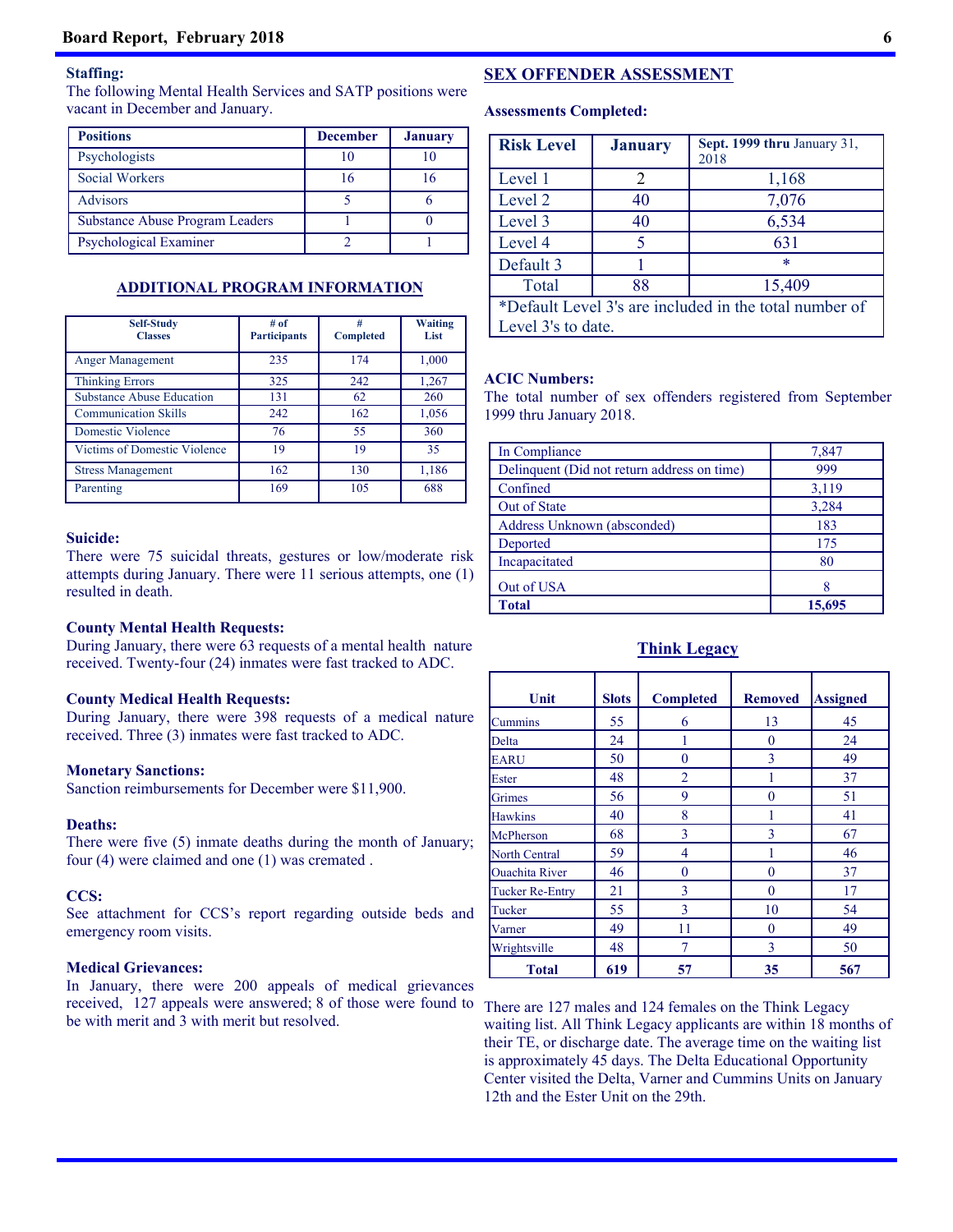#### **PAWS IN PRISON**

Currently Enrolled in Training:

| Maximum Security Unit |    |
|-----------------------|----|
| <b>Tucker Unit</b>    |    |
| Hawkins Unit          |    |
| Randall Williams Unit |    |
| Quachita River Unit   |    |
| North Central Unit    |    |
| <b>Total</b>          | 35 |

#### Completed Training:

| January 2018                | 15   |
|-----------------------------|------|
| <b>YTD 2018</b>             | 15   |
| Since Inception Dec. 2011   | 1037 |
| Dogs Currently in foster:   |      |
| (Graduated but not adopted) |      |

#### **Construction/Maintenance**

#### **Project Updates**

#### **Cummins Unit:**

On-call architect submitted plans and specs to DBA for new generator. DBA Comments from DBA were received and are being answered. Plans for the new school at Cummins submitted to DBA for review by architect. Started mobilizing office, equipment, and temporary fencing for the new school addition. Beginning the removal of old maintenance shop for new school.

#### **Cummins Poultry:**

Continuing to test generators weekly.

#### **Delta Unit:**

Working on storm damages. Contractor completed penetrations for roof drains and parapet. New skylights arrived and installed. Roofing manufacturer inspector visited site and made recommendations. Replaced broken barracks windows in the main corridor with polycarbonate (Lexan). Entegrity making plans to begin work on energy efficiency projects.

#### **East Arkansas Regional Unit:**

Met with Unit staff and architects a second time, as we continue to discuss plans for precast recreation yards. Plans for the emergency generators for the perimeter lighting were sent to DBA for review and approval. DBA comments were received and are being answered. Entegrity has started bringing storage trailers and equipment onto the site and making electrical and lighting improvements. DBA comments have been received on Phase 2 plans for the energy efficiency projects.

#### **Grimes Unit:**

Painting, hanging lights and the re-building of the gym office underway. Work on the dog kennel barn continues.

#### **Hawkins Unit:**

Architects completed plans for an additional generator for the kitchen and lighting, and submitted them to DBA for approval. DBA comments were received and are being answered.

#### **Maximum Security Unit:**

Working on repairs to boilers. The second boiler is now operational. Starting on barracks 4 utility chase: Plans approved by DBA for construction. Relocating the riot gates in Isolation. Putting down fast top floor system in kitchen, plus stainless on walls. Plans submitted to DBA for emergency generator. DBA comments received and being answered.

#### **McPherson:**

Met with on-call architects to discuss plans for a shakedown area, enclosed visitation and new administrative offices. Met with Chem-Aqua to discuss water softener treatment for kitchen and laundry.

#### **Ouachita River Correctional Unit:**

Gravel operations continue. Rock crusher is operational. Skylights have arrived and installation is underway. Working on interior of Chapel. Ordering remainder of material as funds become available. Painting finished. Ordering material for upcoming ACA Unit accreditation. Replaced collapsed culvert on road to rock crushing plant.

#### **Pine Bluff Unit:**

Barracks 9D: Approval of plans were received from DBA for renovation. Moved job superintendent to start project. ADFA to approve funding 2/15.

#### **Tucker Unit:**

Ongoing: Continue to monitor waste water plant and make repairs and adjustments to keep in compliance. Working on changing out the water filter media and adding more filters. Engineers working on plans to add water filters and aeration for the water plant.

#### **Wrightsville Unit:**

Architect submitted plans and specs to DBA for approval on new generator. DBA comments received and being answered. The new isolation recreation yards are being used with only minor touchups to be done.

#### **CONSTRUCTION/MAINTENANCE PERSONNEL UPDATE:**

1 Project Supervisor-Statewide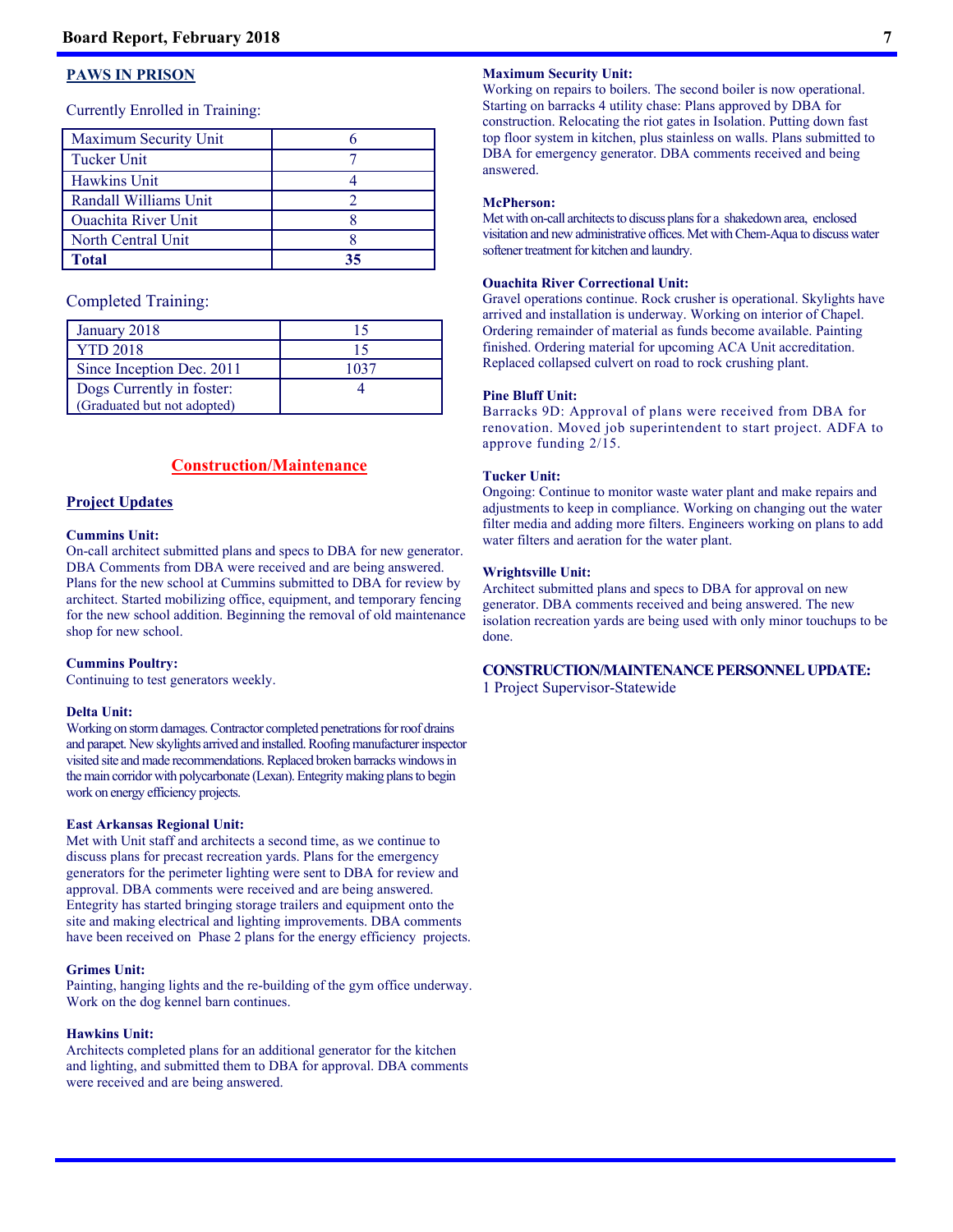## **Board Report, February 2018** 8

Τ

|                                         |                           |         |         |                                     |                                                       |              |            |                         |                |            |             | 2018 INFORMAL GRIEVANCE REPORT |                               |                          |                  |         |          |        |            |       |     |                                             |                                  |
|-----------------------------------------|---------------------------|---------|---------|-------------------------------------|-------------------------------------------------------|--------------|------------|-------------------------|----------------|------------|-------------|--------------------------------|-------------------------------|--------------------------|------------------|---------|----------|--------|------------|-------|-----|---------------------------------------------|----------------------------------|
| Month                                   | N<br>O<br>T<br><b>BEN</b> | HAW K/M | HAW K/F | S<br>WRT.                           | $\mathord{\vphantom{1}}^{\text{}}$<br>Σ<br>න්<br>EARU | GRIMES       | RLW        | $\approx$<br><b>MCW</b> | <b>H d D H</b> | <b>NSU</b> | U<br>U<br>Z | <b>PBU</b>                     | $\overline{M}$ $\overline{M}$ | $\overline{1}$           | TRCC             | V S M X | $\equiv$ | UU     | ORCU       | Ester | DRU | <b>Cty</b><br>Bowie                         | <b>TOTA</b>                      |
| <b>JAN</b>                              | $\overline{3}$            | 13      | 28      | 71                                  | 434                                                   | 162          | 47         | $\mathbf 0$             | 337            | 202        | 105         | 60                             | $\mathbf 0$                   | 128                      | $\mathbf{1}$     | 591     | 82       | 240    | 318        | 45    | 191 | 67                                          | 3125                             |
| FEB                                     |                           |         |         |                                     |                                                       |              |            |                         |                |            |             |                                |                               |                          |                  |         |          |        |            |       |     |                                             | 0                                |
| <b>MAR</b>                              |                           |         |         |                                     |                                                       |              |            |                         |                |            |             |                                |                               |                          |                  |         |          |        |            |       |     |                                             | $\overline{0}$                   |
| <b>APR</b>                              |                           |         |         |                                     |                                                       |              |            |                         |                |            |             |                                |                               |                          |                  |         |          |        |            |       |     |                                             | $\pmb{0}$<br>$\pmb{0}$           |
| <b>MAY<br/>JUN</b>                      |                           |         |         |                                     |                                                       |              |            |                         |                |            |             |                                |                               |                          |                  |         |          |        |            |       |     |                                             | $\overline{0}$                   |
| JUL                                     |                           |         |         |                                     |                                                       |              |            |                         |                |            |             |                                |                               |                          |                  |         |          |        |            |       |     |                                             | $\pmb{0}$                        |
| AUG                                     |                           |         |         |                                     |                                                       |              |            |                         |                |            |             |                                |                               |                          |                  |         |          |        |            |       |     |                                             | $\pmb{0}$                        |
| SEPT<br><b>OCT</b>                      |                           |         |         |                                     |                                                       |              |            |                         |                |            |             |                                |                               |                          |                  |         |          |        |            |       |     |                                             | $\overline{0}$<br>$\overline{0}$ |
| <b>NOV</b>                              |                           |         |         |                                     |                                                       |              |            |                         |                |            |             |                                |                               |                          |                  |         |          |        |            |       |     |                                             | $\overline{0}$                   |
| <b>DEC</b>                              |                           |         |         |                                     |                                                       |              |            |                         |                |            |             |                                |                               |                          |                  |         |          |        |            |       |     |                                             | $\overline{0}$                   |
| <b>TOTAL</b>                            | $\mathbf{3}$              | 13      | 28      | 71                                  | 434                                                   | 162          | 47         | 0                       | 337            | 202        | 105         | 60                             | 0                             | 128                      | 1                | 591     |          |        | 82 240 318 | 45    | 191 | 67                                          | 3125                             |
|                                         |                           |         |         | <b>2018 FORMAL GRIEVANCE REPORT</b> |                                                       |              |            |                         |                |            |             |                                |                               |                          |                  |         |          |        |            |       |     |                                             |                                  |
|                                         |                           |         |         |                                     |                                                       |              |            |                         |                |            |             |                                |                               |                          |                  |         |          |        |            |       |     |                                             |                                  |
| Month                                   | <b>BENTON</b>             | HAW K/M | HAW K/F |                                     | Σ<br>න්<br>EARU                                       | $G$ R IM E S | <b>RLW</b> | $\approx$               | MCPH           | N SU       | NCU         | <b>PBU</b>                     | ⋖<br>$\geq$                   | $\overline{\phantom{0}}$ | TRCC             | VSMX    | VU       | UU     | ORCU       | Ester | DRU | $C$ ty<br>$\frac{B \, o \, w \, i \, e}{2}$ | T01A                             |
| JAN                                     | $\mathfrak{Z}$            | 10      | 13      | WRTS<br>21                          | 369                                                   | 102          | 13         | MCW<br>0                | 148            | 217        | 59          | 20                             | 0                             | 108                      | $\boldsymbol{0}$ | 329     |          | 58 122 | 174        | 21    | 80  | 18                                          | 1885                             |
| FEB                                     |                           |         |         |                                     |                                                       |              |            |                         |                |            |             |                                |                               |                          |                  |         |          |        |            |       |     |                                             | $\pmb{0}$                        |
| <b>MAR</b>                              |                           |         |         |                                     |                                                       |              |            |                         |                |            |             |                                |                               |                          |                  |         |          |        |            |       |     |                                             | 0                                |
| <b>APR</b>                              |                           |         |         |                                     |                                                       |              |            |                         |                |            |             |                                |                               |                          |                  |         |          |        |            |       |     |                                             | 0                                |
| <b>MAY</b>                              |                           |         |         |                                     |                                                       |              |            |                         |                |            |             |                                |                               |                          |                  |         |          |        |            |       |     |                                             | 0                                |
|                                         |                           |         |         |                                     |                                                       |              |            |                         |                |            |             |                                |                               |                          |                  |         |          |        |            |       |     |                                             | 0                                |
|                                         |                           |         |         |                                     |                                                       |              |            |                         |                |            |             |                                |                               |                          |                  |         |          |        |            |       |     |                                             | 0                                |
|                                         |                           |         |         |                                     |                                                       |              |            |                         |                |            |             |                                |                               |                          |                  |         |          |        |            |       |     |                                             | 0                                |
| JUN<br>JUL<br><b>AUG</b><br><b>SEPT</b> |                           |         |         |                                     |                                                       |              |            |                         |                |            |             |                                |                               |                          |                  |         |          |        |            |       |     |                                             | 0                                |
|                                         |                           |         |         |                                     |                                                       |              |            |                         |                |            |             |                                |                               |                          |                  |         |          |        |            |       |     |                                             | 0                                |
| OCT                                     |                           |         |         |                                     |                                                       |              |            |                         |                |            |             |                                |                               |                          |                  |         |          |        |            |       |     |                                             | $\boldsymbol{0}$                 |
| <b>NOV</b><br><b>DEC</b>                |                           |         |         |                                     |                                                       |              |            |                         |                |            |             |                                |                               |                          |                  |         |          |        |            |       |     |                                             | 0                                |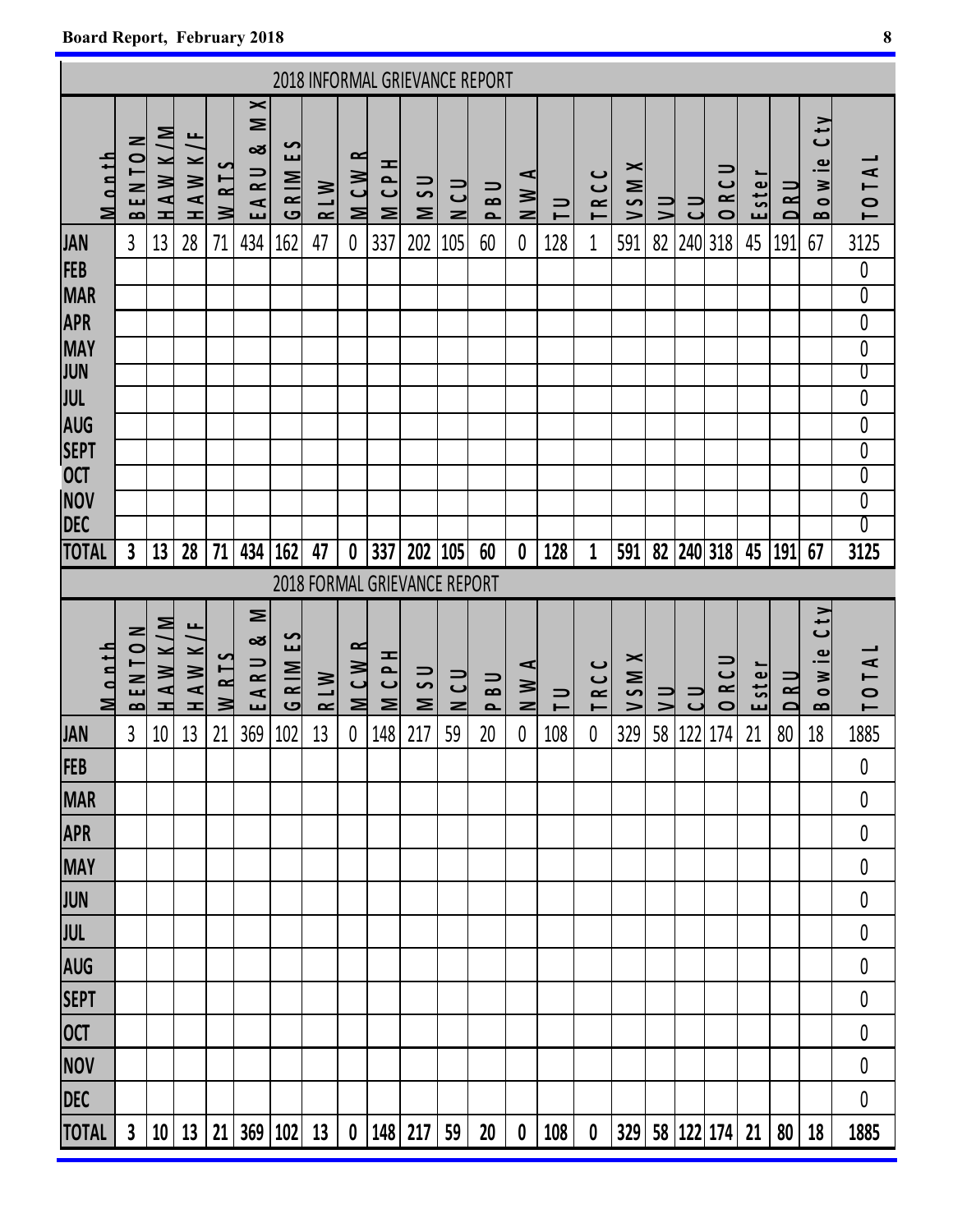|                                                     | <b>Inmate Institutional Grievance Appeal Report</b> |                  |                        |                       |  |  |
|-----------------------------------------------------|-----------------------------------------------------|------------------|------------------------|-----------------------|--|--|
|                                                     | January 2018                                        |                  |                        |                       |  |  |
| Unit                                                | Acknowledged                                        | Rejected         | Processed W/O<br>Merit | Processed<br>W/ Merit |  |  |
| Benton Unit                                         | $\boldsymbol{0}$                                    | $\mathbf{0}$     | $\mathbf{0}$           | $\mathbf{0}$          |  |  |
| <b>Benton Work Release</b>                          | $\boldsymbol{0}$                                    | $\mathbf{0}$     | $\mathbf{0}$           | $\boldsymbol{0}$      |  |  |
| <b>Bowie County Texas Correctional</b>              |                                                     |                  |                        |                       |  |  |
| Facility                                            | 5                                                   | $\overline{2}$   | 8                      | $\mathbf{0}$          |  |  |
| Cummins Unit                                        | 18                                                  | $\overline{4}$   | 16                     | $\boldsymbol{0}$      |  |  |
| Cummins Modular Unit                                | 3                                                   | $\boldsymbol{0}$ | $\mathbf{0}$           | $\boldsymbol{0}$      |  |  |
| Delta Regional Unit                                 | 15                                                  | $\mathbf{0}$     | 16                     | $\boldsymbol{0}$      |  |  |
| East Arkansas Regional Unit                         | 33                                                  | $\overline{2}$   | 25                     | $\boldsymbol{0}$      |  |  |
| East Arkansas Regional Max Unit                     | 103                                                 | 9                | 83                     | 1                     |  |  |
| <b>Ester Unit</b>                                   | 3                                                   | $\overline{c}$   | 1                      | $\mathbf{1}$          |  |  |
| Grimes Unit                                         | 25                                                  | 5                | 26                     | $\boldsymbol{0}$      |  |  |
| Maximum Security Unit                               | 57                                                  | $8\,$            | 49                     | $\boldsymbol{0}$      |  |  |
| <b>Tucker Re-Entry</b>                              | $\mathbf{0}$                                        | $\boldsymbol{0}$ | $\mathbf{0}$           | $\mathbf{0}$          |  |  |
| McPherson Unit                                      | 32                                                  | 5                | 49                     | $\boldsymbol{0}$      |  |  |
| McPherson Mental Health<br>Residential Program Unit | $\overline{2}$                                      | $\boldsymbol{0}$ | 5                      | $\boldsymbol{0}$      |  |  |
| Mississippi County Work<br>Release Center           | $\mathbf{0}$                                        | $\mathbf{0}$     | $\boldsymbol{0}$       | $\boldsymbol{0}$      |  |  |
| Northwest Arkansas Work<br>Release Center           | $\boldsymbol{0}$                                    | $\mathbf{0}$     | $\boldsymbol{0}$       | $\mathbf{0}$          |  |  |
| North Central Unit                                  | 22                                                  | 6                | 35                     | $\mathbf{0}$          |  |  |
| <b>Ouachita River Correctional Unit</b>             | 18                                                  | $\overline{4}$   | 38                     | $\boldsymbol{0}$      |  |  |
| <b>ORCU</b> Hospital                                | $\boldsymbol{0}$                                    | $\boldsymbol{0}$ | $\boldsymbol{0}$       | $\boldsymbol{0}$      |  |  |
| <b>ORCU New Commitment</b>                          | $\boldsymbol{0}$                                    | $\boldsymbol{0}$ | $\boldsymbol{0}$       | $\mathbf{0}$          |  |  |
| ORCU Mental Health Residential<br>Program Unit      | $\overline{4}$                                      | $\boldsymbol{0}$ | 1                      | $\boldsymbol{0}$      |  |  |
| Pine Bluff Unit                                     | $\overline{4}$                                      | $\overline{3}$   | $\overline{3}$         | $\mathbf{0}$          |  |  |
| Pine Bluff Re-Entry                                 | $\mathbf{0}$                                        | $\mathbf{0}$     | $\mathbf{0}$           | $\mathbf{0}$          |  |  |
| Randall L. Williams Correctional<br>Facility        | $\mathbf{0}$                                        | $\mathbf{1}$     | $\overline{2}$         | $\mathbf{0}$          |  |  |
| Texarkana Regional Correctional<br>Center           | $\boldsymbol{0}$                                    | $\mathbf{0}$     | $\boldsymbol{0}$       | $\mathbf{0}$          |  |  |
| Tucker Unit                                         | 19                                                  | 14               | 13                     | $\mathbf{0}$          |  |  |
| Varner Super Max                                    | 90                                                  | 33               | 143                    | $\mathbf{0}$          |  |  |
| Varner Unit                                         | 14                                                  | 6                | 16                     | $\mathbf{0}$          |  |  |
| Wrightsville Unit                                   | $\overline{2}$                                      | $\boldsymbol{0}$ | 11                     | $\boldsymbol{0}$      |  |  |
| Hawkins Center                                      | $\overline{3}$                                      | $\boldsymbol{0}$ | $\overline{2}$         | $\boldsymbol{0}$      |  |  |
| Hawkins for Males                                   | $\mathbf{1}$                                        | $\mathbf{0}$     | $\mathbf{1}$           | $\mathbf{0}$          |  |  |
| Hawkins SPU                                         | $\mathbf{0}$                                        | $\mathbf{0}$     | $\mathbf{0}$           | $\boldsymbol{0}$      |  |  |
| <b>Total</b>                                        | 473                                                 | 104              | 543                    | $\mathbf{2}$          |  |  |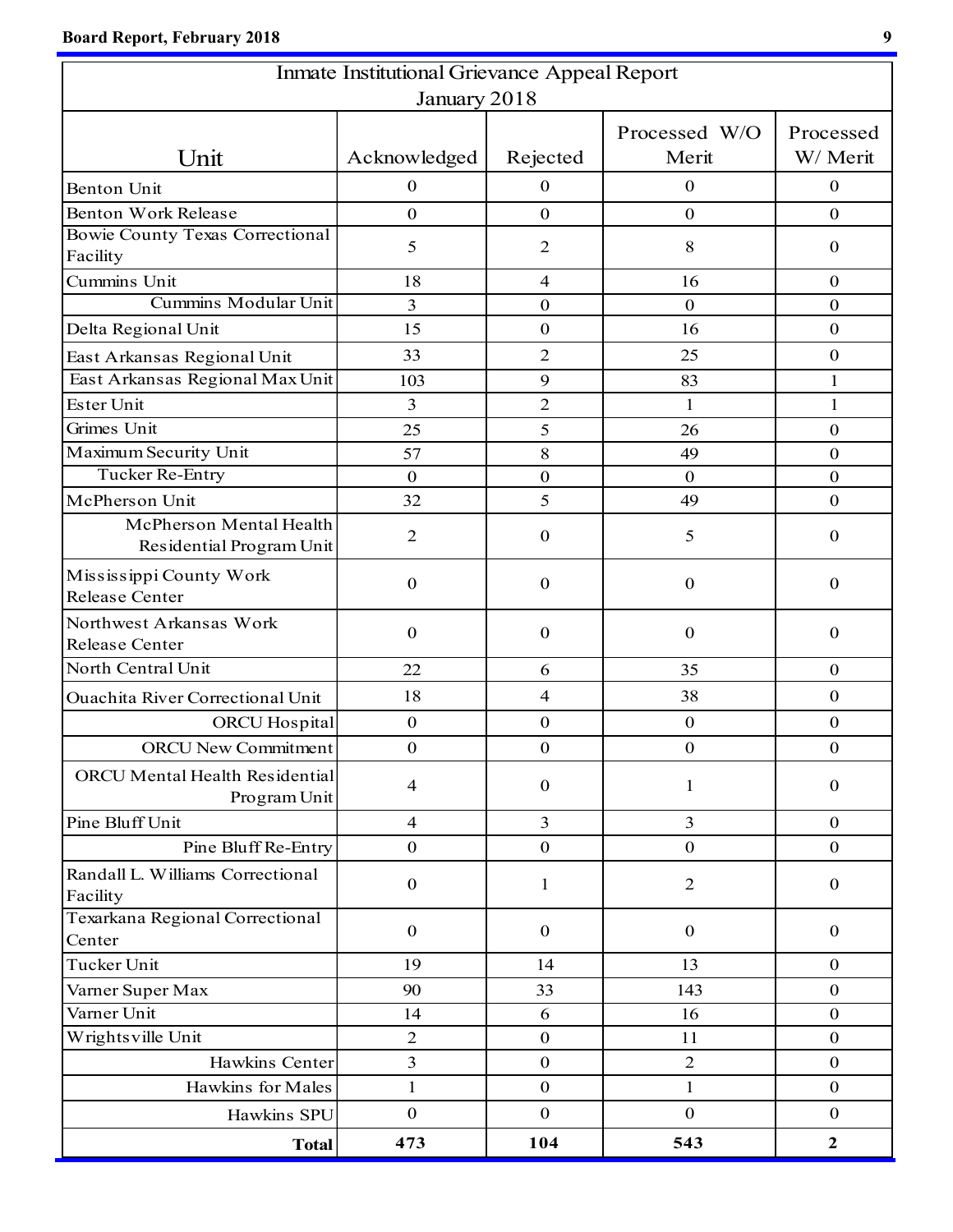# **Admissions and Releases January, 2018**

| <b>Admissions</b>              | <b>Male</b>    | <b>Female</b>  | <b>Total</b>   |
|--------------------------------|----------------|----------------|----------------|
| Asian                          | $\overline{2}$ | $\overline{2}$ | 4              |
| <b>Black</b>                   | 188            | 17             | 205            |
| Hispanic                       | 13             | 3              | 16             |
| Native American Indian         | $\overline{2}$ | $\overline{2}$ | 4              |
| Native Hawaiian or Pacific Isl | $\overline{2}$ | $\overline{0}$ | $\overline{2}$ |
| White                          | 370            | 78             | 448            |
| Other                          | 1              | $\Omega$       | 1              |
| <b>Total</b>                   | 578            | 102            | 680            |
| Releases                       | <b>Male</b>    | <b>Female</b>  | <b>Total</b>   |
| Asian                          | $\overline{2}$ | $\mathbf 1$    | 3              |
| <b>Black</b>                   | 176            | 14             | 190            |
| Hispanic                       | 13             | 1              | 14             |
| Native American Indian         |                | 0              | 0              |
| Native Hawaiian or Pacific Isl | 1              | 0              | 1              |
| White                          | 288            | 59             | 347            |
| <b>Total</b>                   | 480            | 75             | 555            |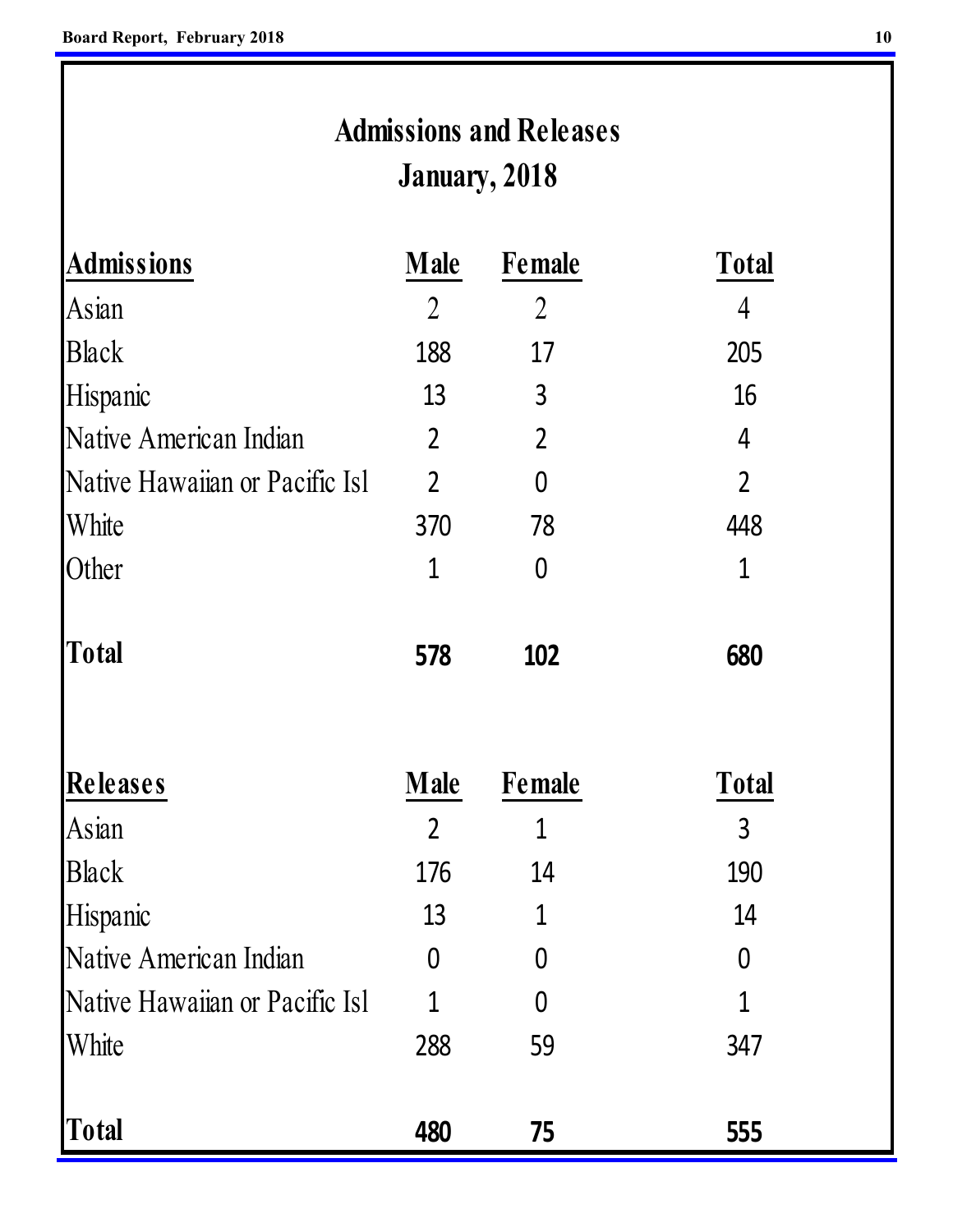*Updated 01/31/2018*

| Mo.           | 2000 | 2001 | 2002 | 2003 | 2004            | 2005   | 2006 | 2007 | 2008            | 2009 | 2010 | 2011           | 2012  | 2013  | 2014 | 2015                                                                                                                                                                   | 2016   | 2017 | 2018 |
|---------------|------|------|------|------|-----------------|--------|------|------|-----------------|------|------|----------------|-------|-------|------|------------------------------------------------------------------------------------------------------------------------------------------------------------------------|--------|------|------|
| Jan.          |      |      |      |      |                 |        |      |      |                 |      |      |                |       |       |      | 11,984 11,908 12,402 13,015 13,105 13,595 13,481 13,839 14,518 14,796 15,334 16,312 15,134 14,815 17,481 18,142 17,785 17,824 18,201                                   |        |      |      |
| Feb.          |      |      |      |      |                 |        |      |      |                 |      |      |                |       |       |      | 12,169 12,022 12,529 13,054 13,166 13,783 13,633 14,012 14,003 14,883 15,374 16,209 14,990 15,008 17,438 18,082 17,625 17,608                                          |        |      |      |
| March         |      |      |      |      |                 |        |      |      |                 |      |      |                |       |       |      | 12,006 12,033 12,299 13,108 13,088 13,418 13,534 13,772 14,580 14,843 15,290 16,095 14,964 14,665 17,395 18,233 17,573 17,666                                          |        |      |      |
| April         |      |      |      |      |                 |        |      |      |                 |      |      |                |       |       |      | 12,069 12,167 12,465 13,213 13,323 13,469 13,554 13,851 14,769 14,937 15,570 16,172 15,124 14,850 17,604 18,703 17,815 17,798                                          |        |      |      |
| May           |      |      |      |      |                 |        |      |      |                 |      |      |                |       |       |      | 12,109 12,384 12,558 13,463 13,556 13,558 13,711 14,146 14,880 15,146 15,694 16,062 15,132 15,074 17,593 18,693 17,769 17,652                                          |        |      |      |
| June          |      |      |      |      |                 |        |      |      |                 |      |      |                |       |       |      | 12,005 12,108 12,439 13,418 13,389 13,251 13,430 13,915 14,700 15,025 15,564 15,554 14,832 14,825 17,340 18,813 17,973 17,963 17,963                                   |        |      |      |
| July          |      |      |      |      |                 |        |      |      |                 |      |      |                |       |       |      | 12,030 12,190 12,622 13,509 13,528 13,286 13,560 14,082 14,868 15,195 15,807 15,519 14,879 15,379 17,522 18,870 18,130 18,130                                          |        |      |      |
| August        |      |      |      |      |                 |        |      |      |                 |      |      |                |       |       |      | 12,087 12,371 12,815 13,565 13,632 13,419 13,646 14,224 15,100 15,385 15,829 15,240 14,675 16,103 17,549 18,806 17,919 18,051                                          |        |      |      |
| September     |      |      |      |      |                 |        |      |      |                 |      |      |                |       |       |      | 11,983  12,289  12,774  13,341  13,516  13,237  13,652  14,217  14,850  15,285  16,025  15,172  14,724  16,412  17,605  18,549  18,026  18,179  14,774  15,026  18,179 |        |      |      |
| October       |      |      |      |      |                 |        |      |      |                 |      |      |                |       |       |      | 12,119 12,348 12,942 13,341 13,584 13,363 13,775 14,349 14,836 15,381 16,311 15,271 14,856 16,993 17,880 18,430 18,127 18,348                                          |        |      |      |
| November      |      |      |      |      |                 |        |      |      |                 |      |      |                |       |       |      | 12,094 12,408 13,162 13,408 13,706 13,587 13,913 14,437 15,025 15,340 16,460 15,205 14,625 17,168 17,848 17,981 17,573 17,973                                          |        |      |      |
| December      |      |      |      |      |                 |        |      |      |                 |      |      |                |       |       |      | 11,856  12,333  12,845  13,106  13,470  13,338  13,728  14,315  14,716  15,199  16,204  15,062  14,654  17,235  17,874  17,707  17,537  18,078                         |        |      |      |
| Net Ann. Inc. | 29   | 477  | 512  | 261  | 364             | $-132$ | 390  | 587  | 401             | 483  |      | $1,005$ -1,142 | -408  | 2,581 | 639  | $-167$                                                                                                                                                                 | $-170$ | 541  | 123  |
| Avg. Mo. Inc. |      | 40   | 43   | 22   | 30 <sup>1</sup> | $-11$  | 33   | 49   | 33 <sup>1</sup> | 40   | 84   | $-95$          | $-34$ | 215   | 53   | $-14$                                                                                                                                                                  | $-14$  | 45   | 123  |

Population is total jurisdictional count at end of each month. Population at end of month December 1999 was 11,827.

Average monthly population increase for past fifteen years 2003 - 2017 is 29

Average monthly population increase for past ten years Jan. 2008 - Dec 2017 is 31

Average monthly population increase for past five years 2013 - 2017 is 57

#### **Projected at Growth of 29 per Month**

|               | 2008            | 2009                                                                                   | 2010 | 2011           | 2012   | 2013  | 2014 | 2015   | 2016   | 2017 | 2018<br>Actual | 2019  | 2020  | 2021                                                                                                     | 2022  | 2023                                                                                                                                          | 2024                                                                                                                                                    | 2025          | 2026                 |
|---------------|-----------------|----------------------------------------------------------------------------------------|------|----------------|--------|-------|------|--------|--------|------|----------------|-------|-------|----------------------------------------------------------------------------------------------------------|-------|-----------------------------------------------------------------------------------------------------------------------------------------------|---------------------------------------------------------------------------------------------------------------------------------------------------------|---------------|----------------------|
| Mo.           |                 | Actual   Actual   Actual   Actual   Actual   Actual   Actual   Actual   Actual   Proj. |      |                |        |       |      |        |        |      |                | Proj. | Proj. | Proj.                                                                                                    | Proj. | Proj.                                                                                                                                         | Proi.                                                                                                                                                   | Proj.         | Proj.                |
| January       |                 |                                                                                        |      |                |        |       |      |        |        |      |                |       |       | 14,518 14,796 15,334 16,312 15,134 14,815 17,481 18,142 17,785 17,824 18,201 18,549 18,897 19,245 19,593 |       | 19,941                                                                                                                                        |                                                                                                                                                         | 20,289 20,637 | 20,985               |
| February      |                 |                                                                                        |      |                |        |       |      |        |        |      |                |       |       | 14,603 14,883 15,374 16,209 14,990 15,008 17,438 18,082 17,625 17,608 18,230 18,578 18,926 19,274 19,622 |       | 19,970                                                                                                                                        | 20,318 20,666 21,014                                                                                                                                    |               |                      |
| March         |                 |                                                                                        |      |                |        |       |      |        |        |      |                |       |       | 14,580 14,843 15,290 16,095 14,964 14,665 17,395 18,233 17,573 17,666 18,259 18,607 18,955 19,303 19,651 |       | 19,999                                                                                                                                        | 20,347 20,695 21,043                                                                                                                                    |               |                      |
| April         |                 |                                                                                        |      |                |        |       |      |        |        |      |                |       |       |                                                                                                          |       | 14,769 14,937 15,570 16,172 15,124 14,850 17,604 18,703 17,815 17,798 18,288 18,636 18,984 19,332 19,680 20,028                               |                                                                                                                                                         |               | 20,376 20,724 21,072 |
| May           |                 |                                                                                        |      |                |        |       |      |        |        |      |                |       |       |                                                                                                          |       | 14,880 15,146 15,694 16,062 15,132 15,074 17,593 18,693 17,769 17,652 18,317 18,665 19,013 19,361 19,709 20,057                               |                                                                                                                                                         |               | 20,405 20,753 21,101 |
| June          |                 |                                                                                        |      |                |        |       |      |        |        |      |                |       |       |                                                                                                          |       | 14,700 15,025 15,564 15,554 14,832 14,825 17,340 18,813 17,973 17,963 18,346 18,694 19,042 19,390 19,738 20,086                               |                                                                                                                                                         |               | 20,434 20,782 21,130 |
| July          |                 |                                                                                        |      |                |        |       |      |        |        |      |                |       |       |                                                                                                          |       |                                                                                                                                               | 14,868 15,195 15,807 15,519 14,879 15,379 17,522 18,870 18,130 18,180 18,375 18,723 19,071 19,419 19,767 20,115 20,463 20,811 21,159                    |               |                      |
| August        |                 |                                                                                        |      |                |        |       |      |        |        |      |                |       |       |                                                                                                          |       |                                                                                                                                               | 15, 100 15, 385 15, 829 15, 240 14, 675 16, 103 17, 549 18, 806 17, 919 18, 051 18, 404 18, 752 19, 100 19, 448 19, 796 20, 144 20, 492 20, 840 21, 188 |               |                      |
| September     |                 |                                                                                        |      |                |        |       |      |        |        |      |                |       |       |                                                                                                          |       | 14,850 15,285 16,025 15,172 14,724 16,412 17,605 18,549 18,026 18,179 18,433 18,781 19,129 19,477 19,825 20,173                               |                                                                                                                                                         |               | 20,521 20,869 21,217 |
| October       |                 |                                                                                        |      |                |        |       |      |        |        |      |                |       |       |                                                                                                          |       | 14,836 15,381 16,311 15,271 14,856 16,993 17,880 18,430 18,127 18,348 18,462 18,810 19,158 19,506 19,854 20,202                               |                                                                                                                                                         |               | 20,550 20,898 21,246 |
| November      |                 |                                                                                        |      |                |        |       |      |        |        |      |                |       |       |                                                                                                          |       | 15,025   15,340   16,460   15,205   14,625   17,168   17,848   17,981   17,573   17,973   18,491   18,839   19,187   19,535   19,883   20,231 |                                                                                                                                                         |               | 20,579 20,927 21,275 |
| December      |                 |                                                                                        |      |                |        |       |      |        |        |      |                |       |       |                                                                                                          |       | 14,716 15,199 16,204 15,062 14,654 17,235 17,874 17,707 17,537 18,078 18,520 18,868 19,216 19,564 19,912 20,260                               | 20,608 20,956 21,304                                                                                                                                    |               |                      |
| Net Ann. Inc. | 401             | 483                                                                                    |      | $1,005$ -1,142 | $-408$ | 2,581 | 639  | $-167$ | $-170$ | 541  | 442            | 348   | 348   | 348                                                                                                      | 348   | 348                                                                                                                                           | 348                                                                                                                                                     | 348           | 348                  |
| Ave. Mo. Inc. | 33 <sub>1</sub> | 40                                                                                     | 84   | $-95$          | $-34$  | 215   | 53   | $-14$  | $-14$  | 45   | 37             | 29    | 29    | 29                                                                                                       | 29    | 29                                                                                                                                            | 29                                                                                                                                                      | 29            | 29                   |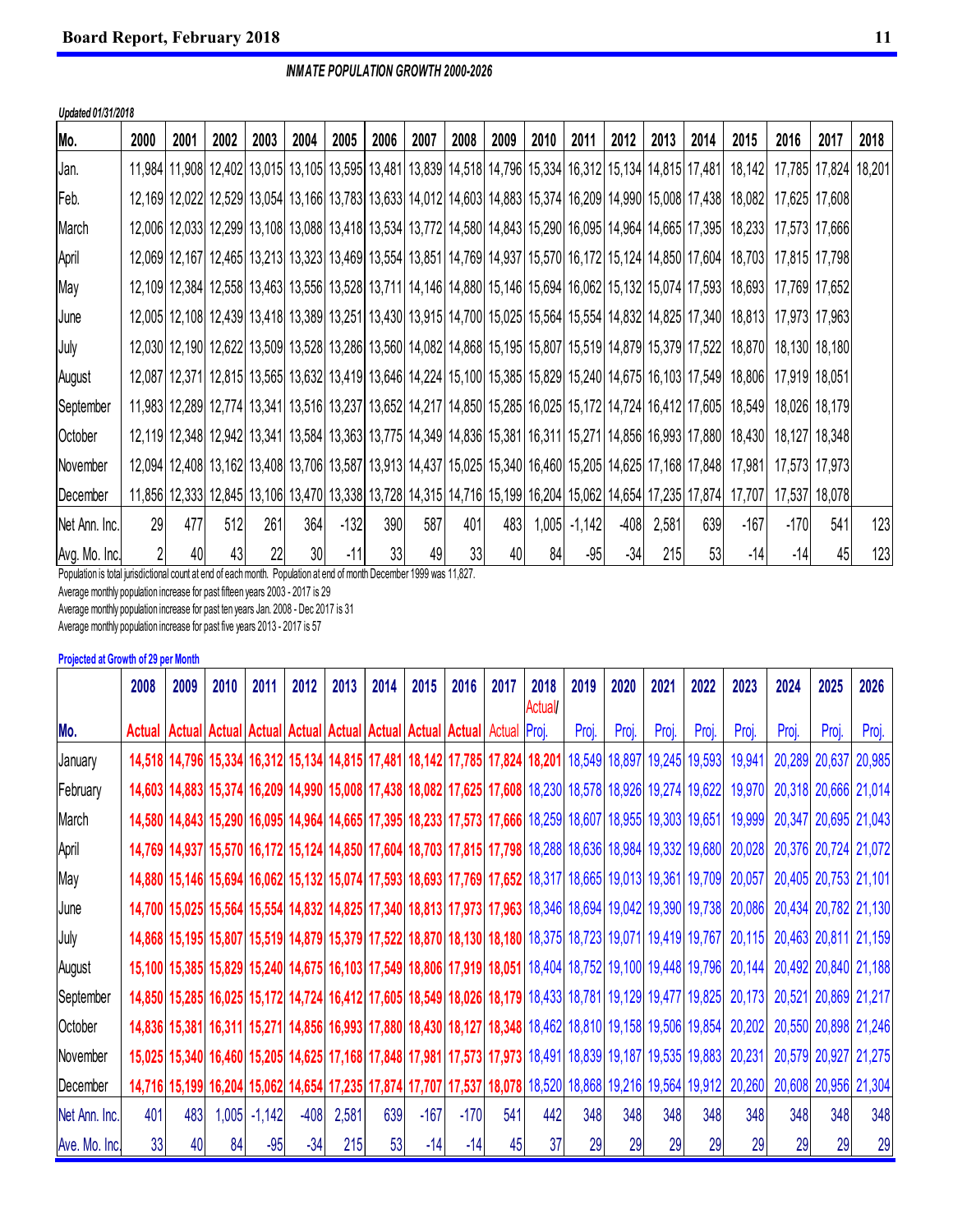## **Monthly Population Averages**

| Unit/Center           | 1/1    | 1/2   | 1/3   | 1/4                                                     | $\frac{1}{5}$ | 1/8   | 1/9                  | 1/10  | 1/11                                                                                                     | 1/12  | 1/15  | 1/16  | 1/17  | 1/18  | 1/19  | 1/22  | 1/23  | 1/24                                                                         | 1/25  | 1/26   | 1/29  | 1/30          | 1/31   | Average |
|-----------------------|--------|-------|-------|---------------------------------------------------------|---------------|-------|----------------------|-------|----------------------------------------------------------------------------------------------------------|-------|-------|-------|-------|-------|-------|-------|-------|------------------------------------------------------------------------------|-------|--------|-------|---------------|--------|---------|
| Benton                | 326    | 326   | 323   | 321                                                     | 325           | 320   | 322                  | 319   | 318                                                                                                      | 320   | 321   | 321   | 317   | 318   | 316   | 323   | 323   | 324                                                                          | 317   | 314    | 316   | 315           | 317    | 320     |
| Cummins               | 1,919  | 1,919 | 1,911 | 1,911                                                   | ,910          | 1,902 | 1,895                | 1,904 | ,902                                                                                                     | 1,908 | .931  | 1,931 | 1,929 | ,938  | .934  | .929  | .926  | 1,931                                                                        | .923  | .917   | 1,918 | 1,915         | 1.919  | 1,918   |
| Delta                 | 619    | 619   | 619   | 615                                                     | 625           | 623   | 623                  | 624   | 605                                                                                                      | 613   | 610   | 610   | 610   | 612   | 610   | 621   | 619   | 612                                                                          | 613   | 622    | 619   | 617           | 625    | 617     |
| E AR Reg              | 1,648  | .648  | 1,648 | ,646                                                    | ,651          | 1,660 | 1,672                | 1,672 | .679                                                                                                     | .67   | ,677  | 1,677 | 1,677 | .676  | ,677  | .676  | 1,672 | 1,662                                                                        | .662  | .662   | 1,661 | 1,660         | .656   | 1,665   |
| Ester                 | 581    | 581   | 577   | 576                                                     | 574           | 566   | 565                  | 567   | 581                                                                                                      | 580   | 578   | 578   | 578   | 580   | 586   | 577   | 576   | 570                                                                          | 570   | 571    | 565   | 574           | 568    | 575     |
| Grimes                | 1,071  | 1,071 | 1,07' | 1,074                                                   | ,070          | 1,068 | 1,064                | 1.067 | 1,079                                                                                                    | .07   | ,073  | 1,073 | 1,072 | ,072  | .072  | .065  | 1.059 | 1,07'                                                                        | 068   | ,073   | 1,073 | 1,070         | 1.073  | 1,071   |
| Max Sec               | 658    | 658   | 656   | 657                                                     | 656           | 656   | 65/                  | 655   | 658                                                                                                      | 659   | 659   | 659   | 659   | 658   | 657   | 654   | 663   | 660                                                                          | 660   | 667    | 665   | 670           | 667    | 659     |
| McPherson             | 948    | 948   | 948   | 949                                                     | 947           | 946   | 949                  | 946   | 946                                                                                                      | 945   | 945   | 945   | 946   | 940   | 944   | 952   | 962   | 959                                                                          | 964   | 961    | 968   | 965           | 966    | 952     |
| <b>MCWRC</b>          | 126    | 126   | 126   | 126                                                     | 133           | 132   | 131                  | 131   | 131                                                                                                      | 131   | 131   | 131   | 131   | 131   | 131   | 130   | 130   | 130                                                                          | 130   | 130    | 130   | 130           | 133    | 130     |
| N Central             | 807    | 807   | 812   | 823                                                     | 826           | 831   | 830                  | 837   | 833                                                                                                      | 830   | 830   | 830   | 829   | 828   | 823   | 825   | 825   | 830                                                                          | 822   | 818    | 817   | 818           | 828    | 824     |
| NWAWRC                | 98     | 98    | 98    | 99                                                      | 100           | 100   | 100                  | 100   | 100                                                                                                      | 100   | 99    | 99    | 99    | 100   | 100   | 99    | 99    | 100                                                                          | 100   | 100    | 100   | 100           | 99     | 99      |
| <b>Ouachita</b> River | 1,812  | 1,813 | 1,838 | 1,831                                                   | ,822          | 1,831 | 1,818                | 1,827 | ,843                                                                                                     | ,854  | ,849  | ,849  | ,867  | ,846  | ,817  | 1,801 | 1,833 | 1,832                                                                        | ,840  | ,823   | 1,817 | 1,834         | 1,839  | 1,832   |
| Randall L Williams    | 552    | 552   | 558   | 559                                                     | 557           | 556   | 56'                  | 560   | 564                                                                                                      | 561   | 564   | 564   | 564   | 562   | 566   | 563   | 560   | 556                                                                          | 561   | 559    | 554   | 547           | 537    | 558     |
| Pine Bluff            | 496    | 496   | 494   | 494                                                     | 494           | 484   | 490                  | 491   | 490                                                                                                      | 490   | 490   | 490   | 494   | 494   | 491   | 491   | 492   | 491                                                                          | 491   | 488    | 488   | 490           | 491    | 491     |
| PB Reentry            | 54     | 54    | 54    | 54                                                      | 54            | 53    | 54                   | 54    | 54                                                                                                       | 54    | 54    | 54    | 54    | 54    | 54    | 54    | 54    | 54                                                                           | 54    | 54     | 54    | 54            | 54     | 54      |
| TRCC                  | 127    | 127   | 127   | 127                                                     | 128           | 127   | 127                  | 127   | 127                                                                                                      | 127   | 126   | 126   | 126   | 126   | 126   | 124   | 124   | 122                                                                          | 119   | 119    | 123   | 123           | 123    | 125     |
| Tucker                | 1,001  | 1,001 | 1,003 | 1,001                                                   | 1,004         | 1,013 | 1,005                | 1,002 | 1,001                                                                                                    | 1,007 | 996   | 996   | 996   | 997   | 1,002 | 1,001 | 996   | 995                                                                          | 985   | 990    | 1,004 | 1,019         | 1,019  | 1,001   |
| Vamer                 | 1,728  | 1,728 | 1,732 | 1,726                                                   | ,725          | 1,732 | 1,729                | 1,730 | 1,730                                                                                                    | 1,726 | 1,718 | 1,718 | 1,717 | 1,717 | 1,731 | 1,731 | 1,724 | 1,722                                                                        | 1,719 | 1,726  | 1,734 | 1,725         | 1,724  | 1,726   |
| Wrightsville          | 1,308  | 1,308 | 1,307 | 1,304                                                   | ,300          | 1,302 | 1,314                | 1,317 | 1,314                                                                                                    | 1,311 | 1,308 | 1,308 | 1,308 | 1,315 | 1,312 | 1,304 | 1,31' | 1,317                                                                        | 1,310 | 1,312  | 1,313 | 1,310         | 1,315  | 1,310   |
|                       |        |       |       |                                                         |               |       |                      |       |                                                                                                          |       |       |       |       |       |       |       |       |                                                                              |       |        |       |               |        |         |
| Total ADC             | 15,879 |       |       | 15,880 15,902 15,893                                    | 15,901        |       | 15,902 15,906 15,930 |       |                                                                                                          |       |       |       |       |       |       |       |       | 15,955 15,970 15,959 15,959 15,973 15,964 15,949 15,920 15,948 15,938 15,908 |       | 15,906 |       | 15,919 15,936 | 15,953 | 15,928  |
|                       |        |       |       |                                                         |               |       |                      |       |                                                                                                          |       |       |       |       |       |       |       |       |                                                                              |       |        |       |               |        |         |
| ALETA                 | 19     | 9     | 19    | 19                                                      | 19            | 19    | 19                   | 19    | 19                                                                                                       | 19    | 19    | 19    | 19    | 19    | 20    | 20    | 20    | 20                                                                           | 20    | 20     | 20    | 20            | 18     | 19      |
| Ar State Police       | 58     | 58    | 58    | 58                                                      | 57            | 57    | 56                   | 55    | 54                                                                                                       | 54    | 55    | 55    | 55    | 55    | 55    | 55    | 55    | 55                                                                           | 55    | 58     | 58    | 58            | 56     | 56      |
| Co Jail / M           | 1,439  | 1,439 | 1,419 | 1,419                                                   | 1,412         | 1,414 | 1,429                | 1,401 | 1,363                                                                                                    | 1,357 | ,369  | 1,369 | 1,352 | 1,391 | 1,416 | 1,438 | 1,436 | 1,438                                                                        | 1,476 | ,501   | 1,498 | 1,496         | ,484   | 1,424   |
| Co Jail/F             | 51     | 51    | 51    | 50                                                      | 52            | 57    | 55                   | 59    | 51                                                                                                       | 54    | 59    | 59    | 58    | 62    | 62    | 61    | 54    | 53                                                                           | 56    | 60     | 55    | 57            | 54     | 56      |
| Total Co Jail BK      | ,490   | 1,490 | 1,470 | 1,469                                                   | ,464          | 1,471 | 1,484                | 1,460 | 1,414                                                                                                    | 1,411 | ,428  | ,428  | 1,410 | 1,453 | ,478  | 1,499 | ,490  | 1,491                                                                        | 1,532 | ,561   | 1,553 | 1,553         | 1,538  | 1,480   |
| Bowie CO., TX         | 329    | 329   | 329   | 329                                                     | 329           | 328   | 325                  | 325   | 325                                                                                                      | 325   | 336   | 336   | 336   | 336   | 336   | 336   | 336   | 336                                                                          | 336   | 336    | 335   | 332           | 334    | 332     |
| 309/M                 | 223    | 223   | 223   | 223                                                     | 223           | 223   | 223                  | 223   | 223                                                                                                      | 223   | 224   | 224   | 224   | 225   | 227   | 228   | 228   | 228                                                                          | 228   | 227    | 227   | 228           | 227    | 225     |
| 309/F                 | 47     | 47    | 47    | 47                                                      | 47            | 47    | 47                   | 47    | 47                                                                                                       | 47    | 47    | 47    | 47    | 47    | 50    | 50    | 50    | 50                                                                           | 50    | 50     | 50    | 50            | 50     | 48      |
| Total Act 309         | 270    | 270   | 270   | 270                                                     | 270           | 270   | 270                  | 270   | 270                                                                                                      | 270   | 271   | 271   | 271   | 272   | 277   | 278   | 278   | 278                                                                          | 278   | 277    | 277   | 278           | 277    | 273     |
|                       |        |       |       |                                                         |               |       |                      |       |                                                                                                          |       |       |       |       |       |       |       |       |                                                                              |       |        |       |               |        |         |
| Total Non ADC         | 2,166  | 2,166 | 2,146 | 2,145                                                   | 2,139         | 2,145 | 2,154                | 2,129 | 2,082                                                                                                    | 2,079 | 2,109 | 2,109 | 2,091 | 2,135 | 2,166 | 2,188 | 2,179 | 2,180                                                                        | 2,221 | 2,252  | 2,243 | 2,241         | 2,223  | 2,160   |
|                       |        |       |       |                                                         |               |       |                      |       |                                                                                                          |       |       |       |       |       |       |       |       |                                                                              |       |        |       |               |        |         |
| Total                 |        |       |       | 18,045 18,046 18,048 18,038 18,040 18,047 18,060 18,059 |               |       |                      |       | 18,037 18,049 18,068 18,068 18,064 18,099 18,115 18,108 18,127 18,118 18,129 18,158 18,162 18,177 18,176 |       |       |       |       |       |       |       |       |                                                                              |       |        |       |               |        | 18,089  |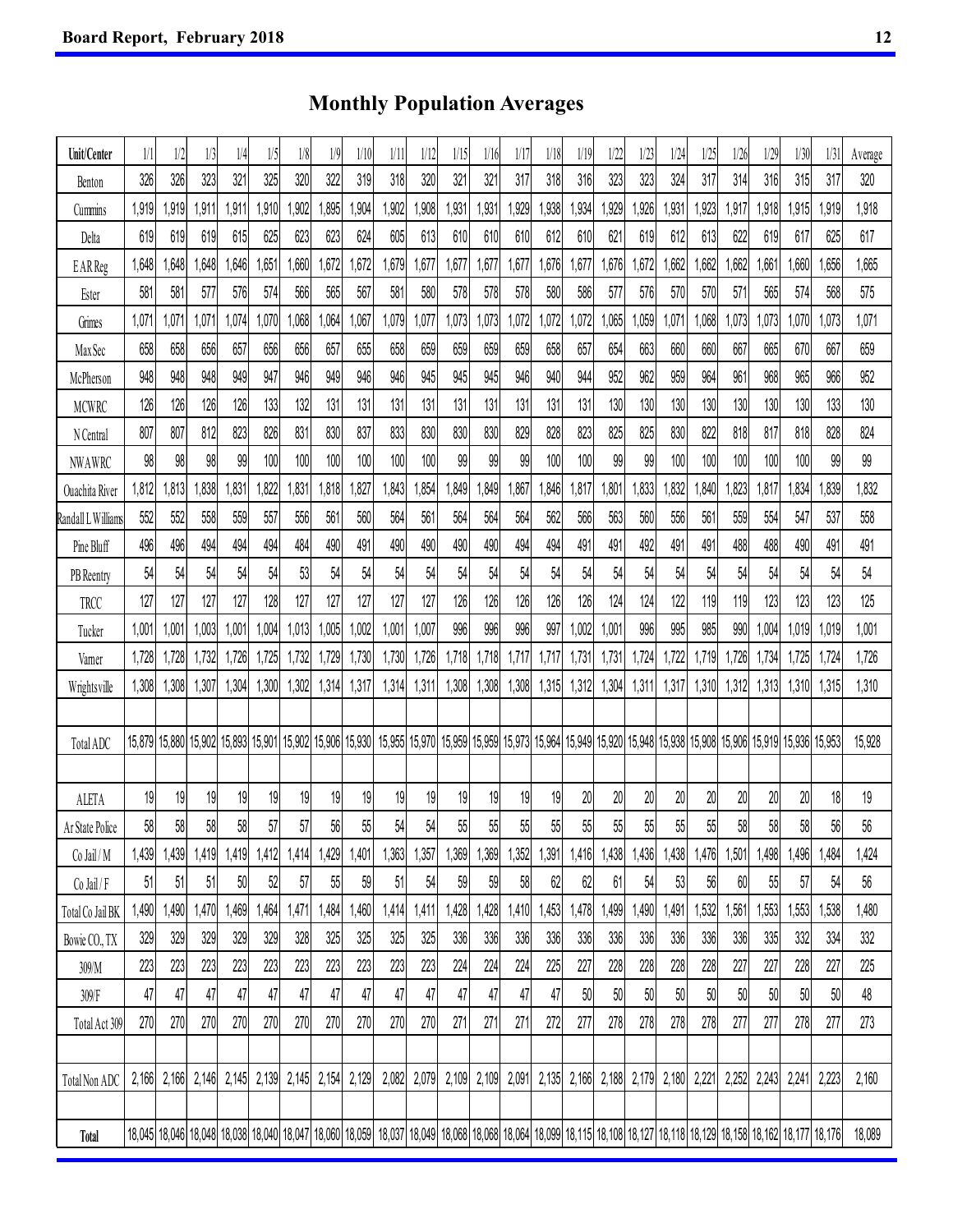| <b>DAY</b>              |        | <b>Jul-17</b> | Aug-17 |        | <b>Sep-17</b> | <b>Oct-17</b> |   | <b>Nov-17</b> |   | <b>Dec-17</b> |        | <b>Jan-18</b> |
|-------------------------|--------|---------------|--------|--------|---------------|---------------|---|---------------|---|---------------|--------|---------------|
| 1                       | *      | 1,384         | 1,490  |        | 1,460         | 1,577         |   | 1,737         |   | 1,640         |        | 1,490         |
| $\overline{2}$          | $\ast$ | 1,384         | 1,478  | $\ast$ | 1,460         | 1,590         |   | 1,729         |   | 1,640         |        | 1,490         |
| $\mathbf{3}$            |        | 1,392         | 1,471  | $\ast$ | 1,460         | 1,617         |   | 1,725         |   | 1,640         |        | 1,470         |
| 4                       |        | 1,419         | 1,467  |        | 1,462         | 1,631         | ∗ | 1,725         |   | 1,614         |        | 1,469         |
| 5                       |        | 1,419         | 1,467  |        | 1,462         | 1,645         |   | 1,725         |   | 1,573         |        | 1,464         |
| 6                       |        | 1,424         | 1,467  |        | 1,437         | 1,631         |   | 1,736         |   | 1,568         | *      | 1,464         |
| $\overline{\mathbf{z}}$ |        | 1,428         | 1,475  |        | 1,426         | 1,631         |   | 1,730         |   | 1,602         | *      | 1,464         |
| 8                       | *      | 1,428         | 1,493  |        | 1,456         | 1,631         |   | 1,733         |   | 1,587         |        | 1,471         |
| 9                       | ∗      | 1,428         | 1,472  | *      | 1,456         | 1,627         |   | 1,757         |   | 1,587         |        | 1,484         |
| 10                      |        | 1,437         | 1,485  | *      | 1,456         | 1,653         |   | 1,734         |   | 1,587         |        | 1,460         |
| 11                      |        | 1,473         | 1,505  |        | 1,439         | 1,639         | ∗ | 1,734         |   | 1,643         |        | 1,414         |
| 12                      |        | 1,442         | 1,505  |        | 1,445         | 1,639         | * | 1,734         |   | 1,622         |        | 1,411         |
| 13                      |        | 1,474         | 1,505  |        | 1,450         | 1,659         |   | 1,734         |   | 1,590         | $\ast$ | 1,411         |
| 14                      |        | 1,468         | 1,525  |        | 1,479         | 1,659         |   | 1,752         |   | 1,559         | $\ast$ | 1,411         |
| 15                      | ∗      | 1,468         | 1,524  |        | 1,489         | 1,659         |   | 1,749         |   | 1,528         |        | 1,428         |
| 16                      | $\ast$ | 1,468         | 1,529  | $\ast$ | 1,489         | 1,662         |   | 1,766         |   | 1,528         |        | 1,428         |
| 17                      |        | 1,491         | 1,518  | ∗      | 1,489         | 1,649         |   | 1,773         |   | 1,528         |        | 1,410         |
| 18                      |        | 1,482         | 1,546  |        | 1,490         | 1,660         | ∗ | 1,773         |   | 1,492         |        | 1,453         |
| 19                      |        | 1,441         | 1,546  |        | 1,471         | 1,661         |   | 1,773         |   | 1,478         |        | 1,478         |
| 20                      |        | 1,435         | 1,546  |        | 1,472         | 1,664         |   | 1,792         |   | 1,471         | ∗      | 1,478         |
| 21                      |        | 1,464         | 1,592  |        | 1,491         | 1,664         |   | 1,787         |   | 1,471         |        | 1,478         |
| 22                      |        | 1,464         | 1,592  |        | 1,537         | 1,664         |   | 1,749         |   | 1,491         |        | 1,499         |
| 23                      |        | 1,464         | 1,577  | $\ast$ | 1,537         | 1,656         |   | 1,720         |   | 1,491         |        | 1,490         |
| 24                      |        | 1,453         | 1,543  | $\ast$ | 1,537         | 1,669         |   | 1,720         |   | 1,491         |        | 1,491         |
| 25                      |        | 1,455         | 1,516  |        | 1,552         | 1,717         | ∗ | 1,720         |   | 1,468         |        | 1,532         |
| 26                      |        | 1,452         | 1,516  |        | 1,578         | 1,742         |   | 1,720         |   | 1,468         |        | 1,561         |
| 27                      |        | 1,481         | 1,516  |        | 1,607         | 1,763         |   | 1,720         |   | 1,468         |        | 1,561         |
| 28                      |        | 1,483         | 1,490  |        | 1,596         | 1,763         |   | 1,686         |   | 1,455         | *      | 1,561         |
| 29                      | *      | 1,483         | 1,490  |        | 1,577         | 1,763         |   | 1,676         |   | 1,488         |        | 1,553         |
| 30                      | *      | 1,483         | 1,480  | ∗      | 1,577         | 1,754         |   | 1,654         | * | 1,488         |        | 1,553         |
| 31                      |        | 1,484         | 1,476  |        |               | 1,745         |   |               | * | 1,488         |        | 1,538         |
| <b>Avg Daily</b>        |        |               |        |        |               |               |   |               |   |               |        |               |
| <b>Backup</b>           |        | 1,450         | 1,510  |        | 1,495         | 1,667         |   | 1,735         |   | 1,540         |        | 1,480         |

**Fiscal Year 2018 County Jail Backup** 

**Note: Totals do not include 309 Contracts in County Jails (maximum of 336)** 

**Fiscal Year Average 1,553**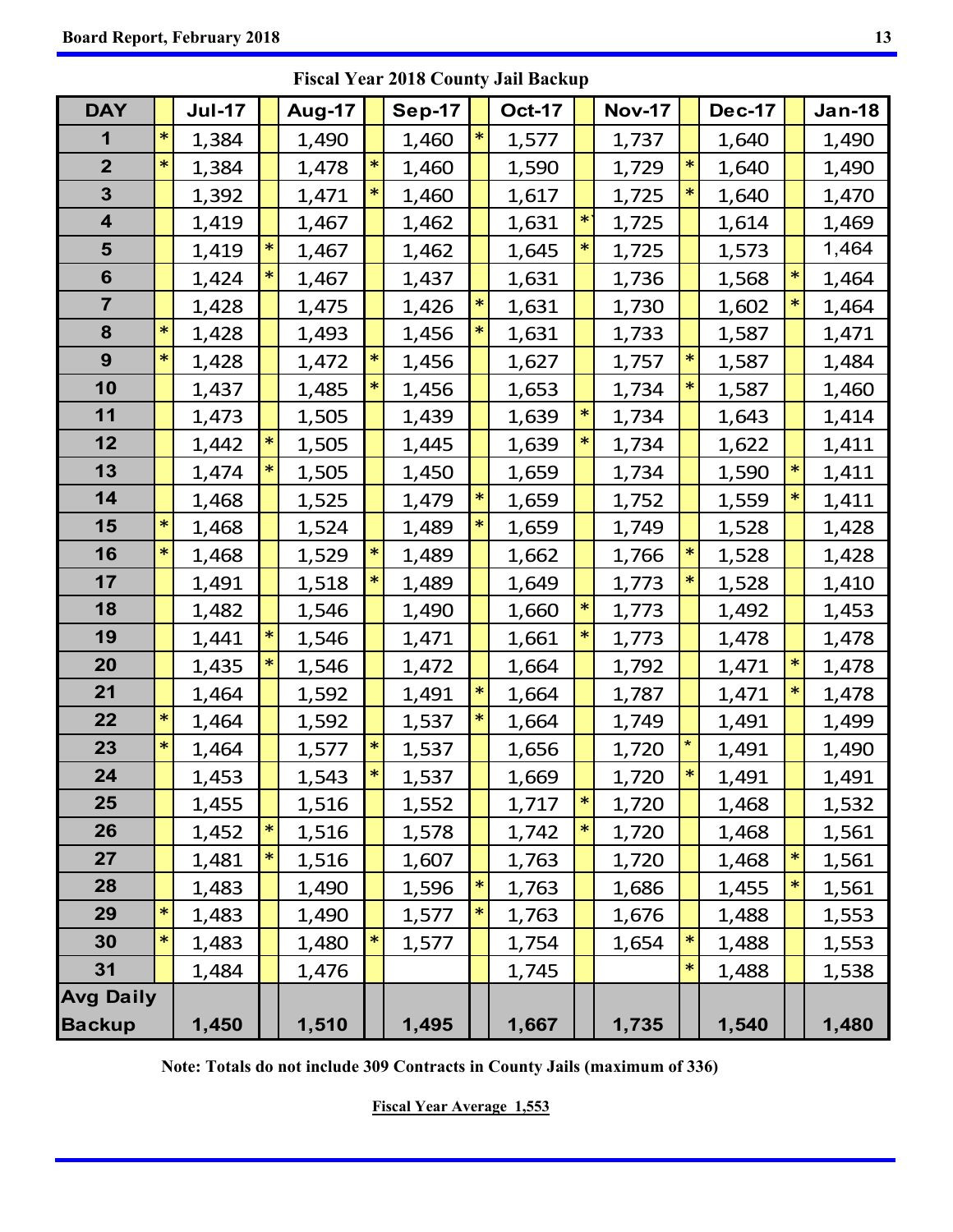

# January STTG Unit Counts

|                    | <b>Beginning</b> |                     |                |                |                |                |                     | <b>Ending</b> | <b>Total Unit</b> | Unit % of |
|--------------------|------------------|---------------------|----------------|----------------|----------------|----------------|---------------------|---------------|-------------------|-----------|
| Unit               | <b>Total</b>     | Confirmed Suspected |                | $\ln$          |                |                | Out Paroled Removed | <b>Total</b>  | Population        | STTG's    |
| Benton             | 66               |                     | 1              | 3              | 11             | 1              |                     | 58            | 317               | 18.30%    |
| <b>Cummins</b>     | 498              |                     |                | 28             | 10             | $\overline{9}$ |                     | 507           | 1914              | 26.49%    |
| Delta              | 154              |                     |                | 27             | 18             | 3              |                     | 160           | 624               | 25.64%    |
| EARU               | 561              | $\overline{2}$      | $\overline{2}$ | 38             | 14             | 10             |                     | 579           | 1654              | 35.01%    |
| Grimes             | 347              |                     |                | 42             | 27             | 9              |                     | 353           | 1073              | 32.90%    |
| <b>Hawkins</b>     | 39               |                     |                | 2              | 2              |                |                     | 39            | 447               | 8.72%     |
| Max                | 260              |                     |                | 14             | 6              |                |                     | 268           | 667               | 40.18%    |
| Mcpherson          | 40               |                     |                | $\mathbf 1$    | $\mathbf 1$    |                |                     | 40            | 964               | 4.15%     |
| <b>MCWR</b>        | 33               |                     |                | $\overline{2}$ | 1              |                |                     | 34            | 131               | 25.95%    |
| <b>NCU</b>         | 213              |                     |                | 31             | 18             | 16             |                     | 210           | 820               | 25.61%    |
| <b>NWAWR</b>       | 13               |                     |                | $\overline{2}$ | $\overline{2}$ |                | 1                   | 12            | 100               | 12.00%    |
| ORCU               | 359              | $\overline{2}$      |                | 47             | 36             | 15             |                     | 357           | 1593              | 22.41%    |
| <b>ORCU</b> Intake | 69               | 155                 |                |                | 148            |                |                     | 76            | 232               | 32.76%    |
| PB/Ester           | 293              |                     |                | 39             | 42             | 13             |                     | 277           | 1122              | 24.69%    |
| <b>RLW</b>         | 154              |                     |                | 44             | 39             | $\overline{3}$ |                     | 156           | 555               | 28.11%    |
| <b>TWR</b>         | 30               |                     |                | $\overline{2}$ | 4              | 1              |                     | 27            | 123               | 21.95%    |
| Tucker             | 277              |                     |                | 34             | 38             | 6              |                     | 267           | 1018              | 26.23%    |
| Varner             | 692              |                     |                | 95             | 75             | 13             |                     | 698           | 1728              | 40.39%    |
| Wrightsville       | 182              | $\mathbf{1}$        |                | 27             | 16             | 6              |                     | 188           | 866               | 21.71%    |
| Total              | 4280             | 160                 | 3              | 478            | 508            | 105            | 1                   | 4306          | 15948             | 27.00%    |

**ORCU Intake brought in 155 new STTG members into ADC last Month.**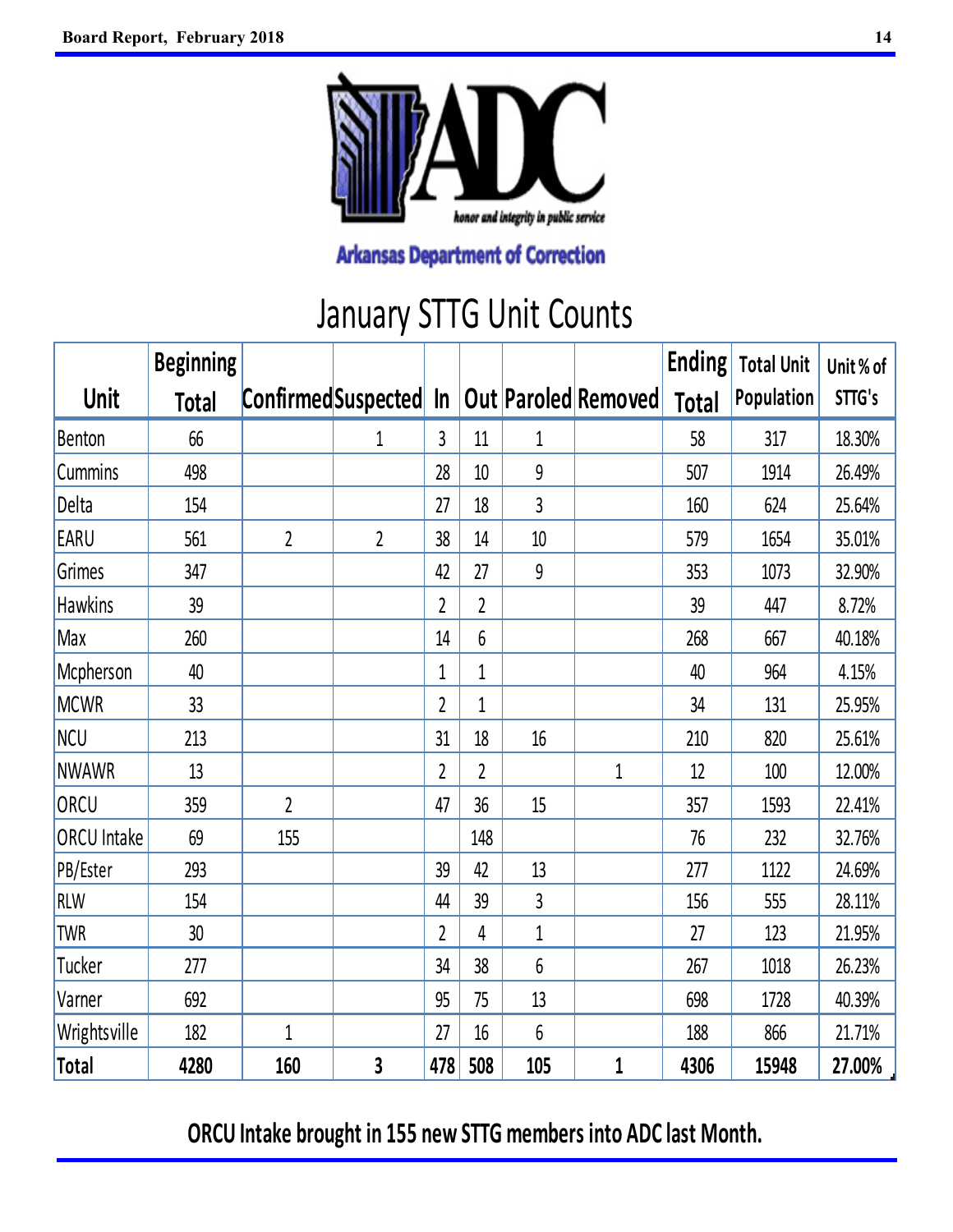

# January STTG Disciplinary Report

| Unit               | <b>STTG</b>      | <b>STTG Suspected</b>   | <b>Total Unit</b><br><b>Disciplinary</b> | <b>Disciplinary</b>   | Percentage |
|--------------------|------------------|-------------------------|------------------------------------------|-----------------------|------------|
|                    | <b>Incidents</b> | <b>Incidents</b>        |                                          | <b>Involving STTG</b> |            |
| <b>Benton</b>      |                  |                         | 34                                       | 11                    | 32.35%     |
| Cummins            | $6\phantom{1}$   | $\mathbf{1}$            | 159                                      | 55                    | 34.59%     |
| Delta              |                  |                         | 141                                      | 46                    | 32.62%     |
| EARU               |                  | $\overline{1}$          | 291                                      | 115                   | 39.52%     |
| Grimes             |                  |                         | 153                                      | 65                    | 42.48%     |
| <b>Hawkins</b>     |                  |                         | 33                                       | $\mathbf{1}$          | 3.03%      |
| Max                |                  |                         | 71                                       | 28                    | 39.44%     |
| Mcpherson          |                  |                         | 125                                      | $\overline{4}$        | 3.20%      |
| <b>MCWR</b>        |                  |                         | $\overline{1}$                           | $\mathbf{1}$          | 100.00%    |
| <b>NCU</b>         |                  |                         | 119                                      | 42                    | 35.29%     |
| <b>NWAWR</b>       |                  |                         | 4                                        | $\mathbf{1}$          | 25.00%     |
| ORCU               |                  |                         | 231                                      | 88                    | 38.10%     |
| <b>ORCU Intake</b> |                  |                         | 12                                       | 5                     | 41.67%     |
| PBU/Ester          | 3                |                         | 64                                       | 37                    | 57.81%     |
| <b>RLW</b>         |                  | $\mathbf{1}$            | 54                                       | 12                    | 22.22%     |
| <b>TWR</b>         |                  |                         | $\mathbf 0$                              | $\mathbf{0}$          | 0.00%      |
| Tucker             | $\overline{2}$   |                         | 145                                      | 66                    | 45.52%     |
| Varner             |                  |                         | 237                                      | 136                   | 57.38%     |
| Wrightsville       | $\overline{2}$   |                         | 88                                       | 26                    | 29.55%     |
| <b>Total</b>       | 13               | $\overline{\mathbf{3}}$ | 1962                                     | 739                   | 37.67%     |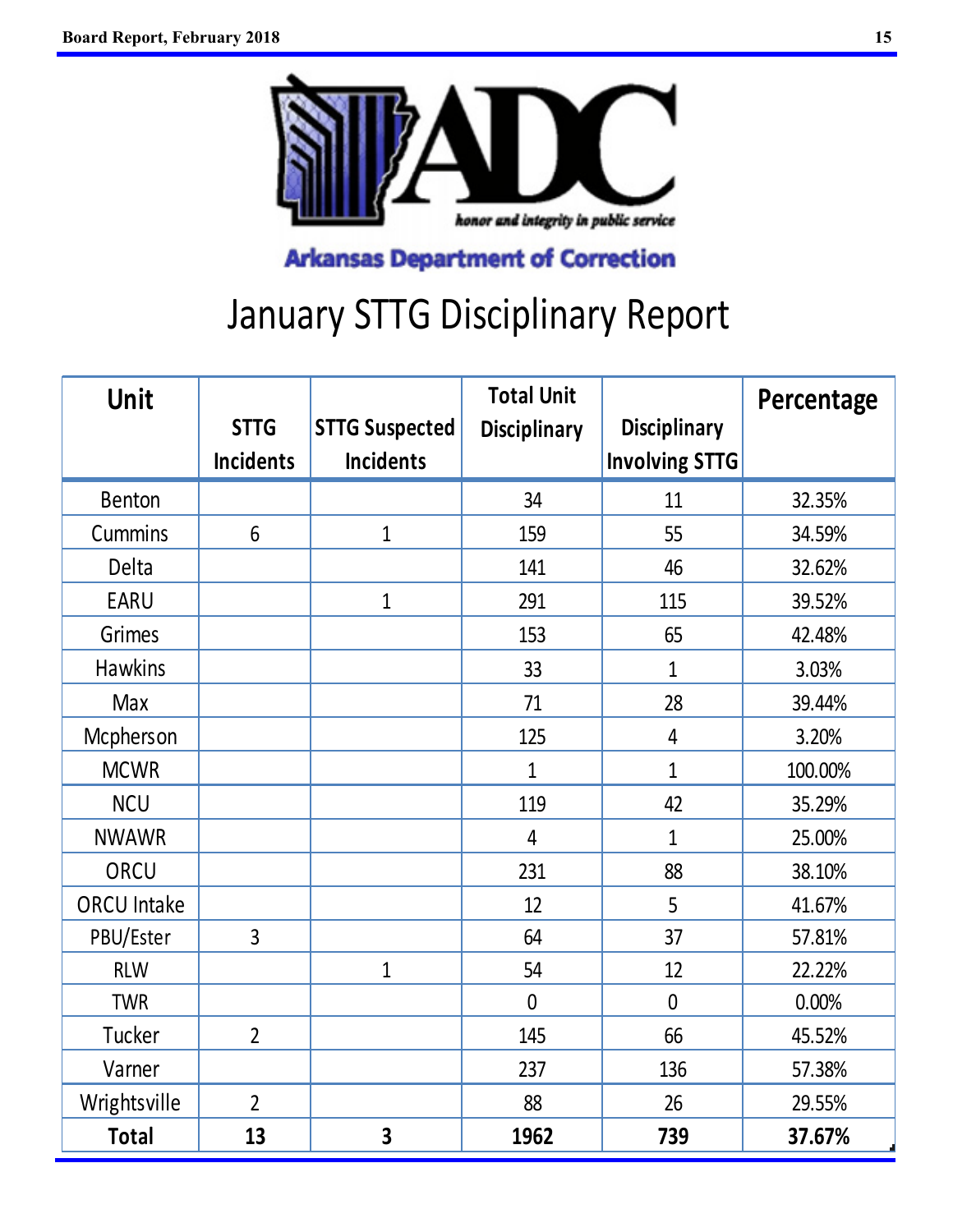

# January STTG Counts by STTG Set

| <b>STTG Set</b> |                |     |     |                |     |    |     | Benton Cummins Delta EARU Grimes Hawkins Max Mcpherson MCWR NCU NWAWR |                |                |    |     | ORCU Intake PB |                |     |    |     | <b>RLW</b> TWR Tucker Varner | <b>Wrightsville Total</b> |      |
|-----------------|----------------|-----|-----|----------------|-----|----|-----|-----------------------------------------------------------------------|----------------|----------------|----|-----|----------------|----------------|-----|----|-----|------------------------------|---------------------------|------|
| Asian           | 1              |     | 1   |                | 2   |    |     |                                                                       |                | 1              |    | 1   |                | 2              |     |    | 1   |                              |                           | 12   |
| <b>Bloods</b>   | 9              | 105 | 27  | 93             | 61  | 8  | 64  | 4                                                                     | 5              | 27             | 2  | 67  | 9              | 46             | 15  | 4  | 60  | 124                          | 29                        | 759  |
| Crips           | 4              | 75  | 19  | 52             | 38  | 2  | 29  | 7                                                                     | 3              | 24             | 3  | 50  |                | 28             | 20  | 2  | 32  | 106                          | 26                        | 527  |
| Folk            |                | 40  | 8   | 62             | 28  | 5  | 31  | 8                                                                     |                | 7              | 2  | 19  | 6              | 19             | 9   | 7  | 32  | 106                          | 7                         | 396  |
| GD              | 14             | 116 | 43  | 127            | 82  | 6  | 52  | $\overline{3}$                                                        | 4              | 36             |    | 87  | 17             | 50             | 29  |    | 53  | 97                           | 47                        | 863  |
| Mexican         | 3              | 14  | 1   | 18             | 9   | 3  | 4   | 3                                                                     |                | 6              | 2  | 12  | 2              | 9              | 12  | 2  | 8   | 25                           | 5                         | 138  |
| Motorcycle      |                | 1   |     | $\overline{2}$ | 2   |    | 2   | 1                                                                     |                | $\overline{2}$ |    | 1   | 1              | 3              |     |    | 1   | 3                            |                           | 19   |
| Other           | 3              | 11  | 6   | 7              | 12  |    | 7   | 1                                                                     |                | 9              |    | 9   | 2              | 13             | 5   |    | 6   | 15                           | 5                         | 111  |
| People          | 2              | 15  | 3   | 18             | 16  |    | 13  | $\overline{2}$                                                        | $\overline{2}$ | 11             |    | 15  | 2              | 12             |     | 1  | 6   | 24                           | 5                         | 154  |
| Unknown         |                | 4   |     | 11             | 9   |    | 2   |                                                                       |                | 4              |    | 9   | 4              | $\overline{2}$ | 4   | 3  | 6   | 5                            | 2                         | 66   |
| W/S             | 10             | 42  | 27  | 53             | 37  | 3  | 13  | 11                                                                    | 7              | 37             | 2  | 34  | 12             | 42             | 23  | 8  | 25  | 81                           | 25                        | 492  |
| <b>NAE</b>      | 1              | 25  | 9   | 34             | 14  | 6  | 15  |                                                                       | 3              | 9              |    | 23  | 4              | 10             | 7   |    | 11  | 24                           | 12                        | 207  |
| <b>WAR</b>      | $\overline{2}$ | 43  | 8   | 72             | 24  | 3  | 24  |                                                                       | 5              | 23             |    | 18  | 8              | 25             | 11  |    | 20  | 29                           | 15                        | 330  |
| AC              | 5              | 11  | 7   | 15             | 16  | 2  | 9   |                                                                       | $\overline{2}$ | 6              |    | 5   | 1              | 6              | 8   |    | 5   | 50                           | 6                         | 154  |
| AB              | 4              | 5   |     | 14             | 3   | 1  | 3   |                                                                       | $\overline{2}$ | 8              |    | 7   |                | 10             | 5   |    | 1   | 9                            | 4                         | 78   |
| Total           | 58             | 507 | 160 | 579            | 353 | 39 | 268 | 40                                                                    | 34             | 210            | 12 | 357 | 76             | 277            | 156 | 27 | 267 | 698                          | 188                       | 4306 |

Key:

GD = Gangster Di sciples

W/S = White Supremacist

NAE = New Aryan Empire

WAR = White Aryan Resistance

AC = Aryan Cricle

AB = Aryan Brotherhood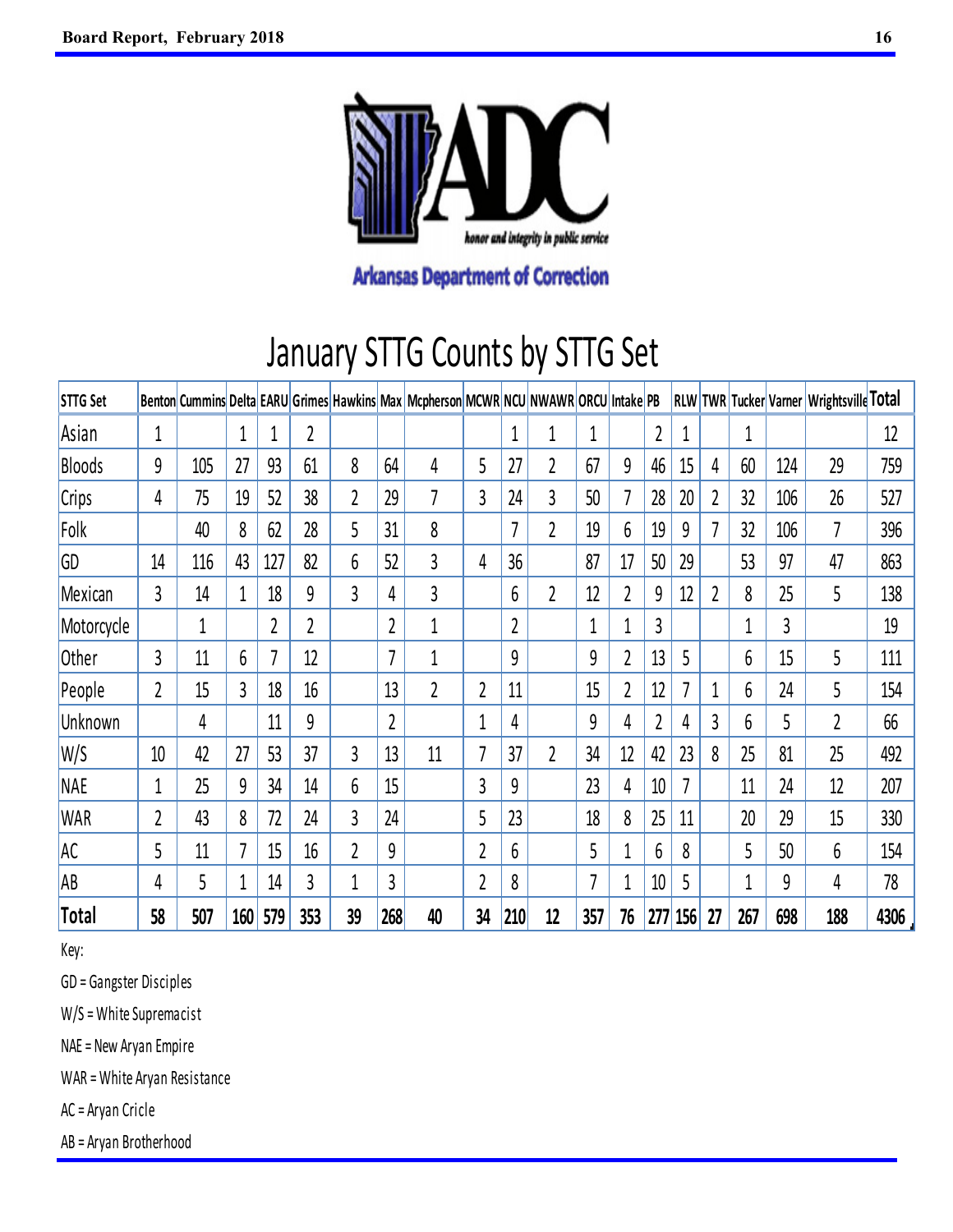### **ARKANSAS DEPARTMENT OF CORRECTION**

### **INPATIENT AND EMERGENCY ROOM UTILIZATION**

|                               | 2017 |      |                 |      |      |      |               |      |            |                  |            | 2018 |         |
|-------------------------------|------|------|-----------------|------|------|------|---------------|------|------------|------------------|------------|------|---------|
|                               | Feb  | Mar  | Apr             | May  | June | July | <b>August</b> | Sept | <b>Oct</b> | Nov              | <b>Dec</b> | IJan | Average |
| <b>Admissions</b>             | 35   | 45   | 32 <sub>l</sub> | 47   | 46   | 69   | 68I           | 58   | 37         | 49               | 63         | 57   | 50.5    |
| <b>Hospital Davs</b>          | 1721 | 295  | 167             | 159  | 199  | 292  | 304           | 308  | 176I       | 214 <sub>1</sub> | 259        | 229  | 231.2   |
| <b>Average Length of Stay</b> | 5.37 | 4.76 | 4.91            | 6.56 | 5.22 | 5.48 | 5.10          | 6.21 | 7.07       | 6.70             | 7.65       | 4.02 | 4.58    |

#### **ADC Inpatient Statistics Past 12 Months**

**ADC ER Visits Past 12 Months**

|                              | 2017 |     |      |                 |      |      |        |      |     |     |            | 2018             |         |
|------------------------------|------|-----|------|-----------------|------|------|--------|------|-----|-----|------------|------------------|---------|
|                              | Feb  | Mar | Apr  | Mav             | June | July | August | Sept | Oct | Nov | <b>Dec</b> | Jan              | Average |
| <b>Emergency Room Visits</b> | 85   | 129 | 1141 | 92 <sub>l</sub> | 85   | 92   | 133    | 1381 | 87  | 100 | 701        | 105 <sub>1</sub> | 102.5   |





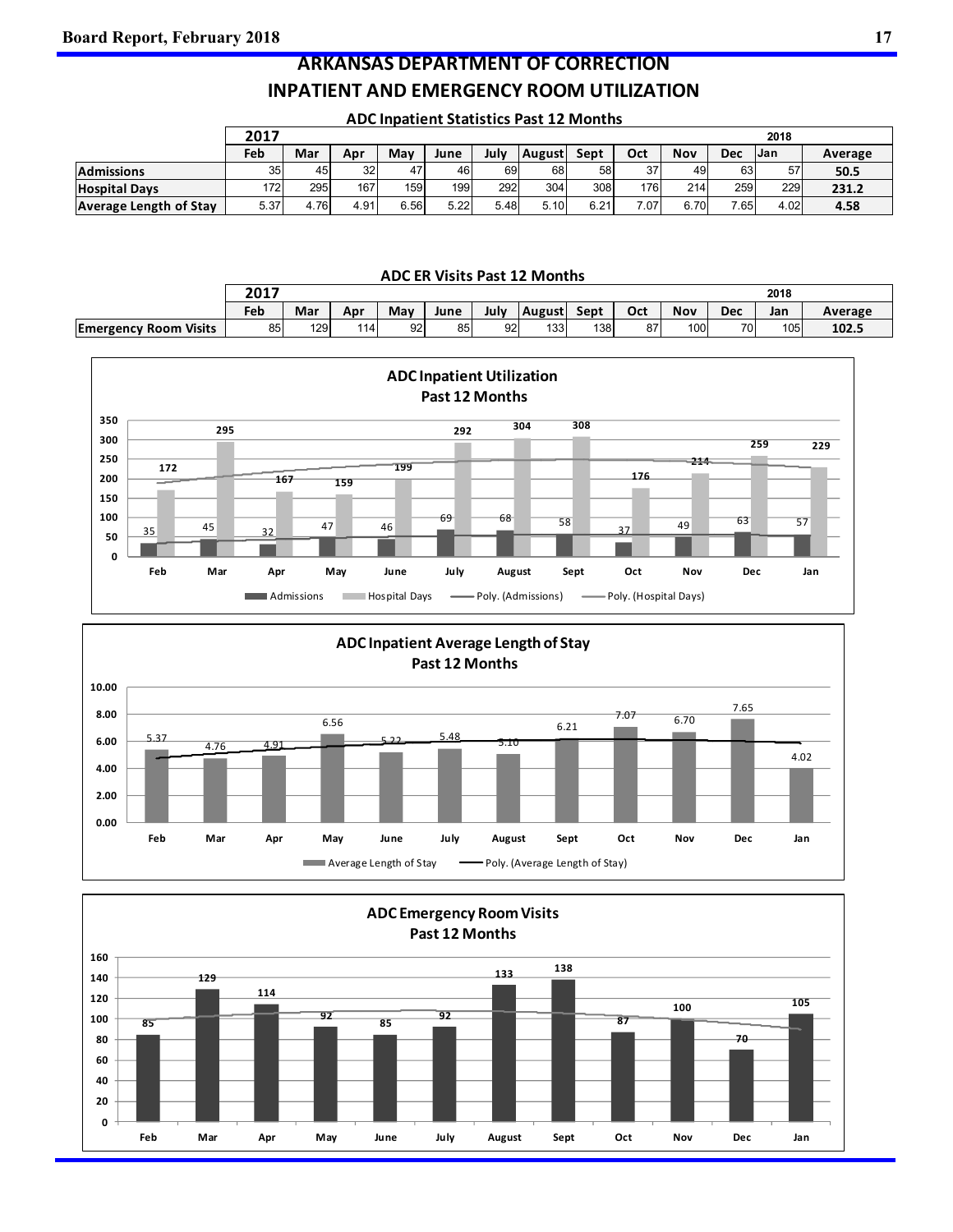## **January 2018 Medical Grievance Board Report**

| Unit                   | Acknowledged/<br>Received | Rejected       | Signed by Dep<br>Director<br>Reviewed & | <b>With Merit</b> | With Merit, but<br><b>Resolved</b> | % With Merit | Without Merit    |
|------------------------|---------------------------|----------------|-----------------------------------------|-------------------|------------------------------------|--------------|------------------|
| <b>Benton</b>          | $\pmb{0}$                 | $\pmb{0}$      | $\pmb{0}$                               | $\pmb{0}$         | $\pmb{0}$                          | $0\%$        | $\pmb{0}$        |
| <b>Bowie County</b>    | $\pmb{0}$                 | $\pmb{0}$      | $\pmb{0}$                               | $\pmb{0}$         | $\pmb{0}$                          | 0%           | $\pmb{0}$        |
| <b>CMU</b>             | $\mathbf 1$               | $\pmb{0}$      | $\mathbf 0$                             | $\mathbf 0$       | $\mathbf 0$                        | $0\%$        | $\pmb{0}$        |
| <b>Cummins</b>         | $\overline{7}$            | $\overline{2}$ | 15                                      | $\pmb{0}$         | $\mathbf 0$                        | $0\%$        | 15               |
| Delta                  | 5                         | 1              | 8                                       | $\pmb{0}$         | $\mathbf 0$                        | 0%           | 8                |
| <b>EARU</b>            | 41                        | 8              | 11                                      | $\mathbf{1}$      | $\pmb{0}$                          | 9%           | 10               |
| <b>EARU Max</b>        | 46                        | $\sqrt{5}$     | 16                                      | $\mathbf 1$       | $\mathbf 1$                        | 13%          | 14               |
| <b>Ester</b>           | $\pmb{0}$                 | $\pmb{0}$      | $\overline{2}$                          | $\mathbf 1$       | $\mathbf 0$                        | 50%          | $\mathbf 1$      |
| <b>Grimes</b>          | 5                         | $\mathfrak{S}$ | $\mathfrak{S}$                          | $\mathbf{1}$      | $\mathbf 0$                        | 33%          | $\overline{2}$   |
| <b>Hawkins</b>         | $\pmb{0}$                 | $\pmb{0}$      | $\pmb{0}$                               | $\mathbf 0$       | $\pmb{0}$                          | 0%           | $\pmb{0}$        |
| McPherson              | $\overline{2}$            | 5              | $\sqrt{5}$                              | $\pmb{0}$         | $\pmb{0}$                          | $0\%$        | 5                |
| <b>MCWRC</b>           | $\mathbf 0$               | $\pmb{0}$      | $\pmb{0}$                               | $\mathbf 0$       | $\pmb{0}$                          | $0\%$        | $\mathbf 0$      |
| <b>MSU</b>             | 9                         | $\mathbf{1}$   | 10                                      | $\mathbf 0$       | $\mathbf 1$                        | 10%          | $\boldsymbol{9}$ |
| North Central          | 8                         | $\pmb{0}$      | $\overline{7}$                          | $\pmb{0}$         | $\pmb{0}$                          | $0\%$        | $\overline{7}$   |
| <b>NWAWRC</b>          | $\mathbf 0$               | $\pmb{0}$      | $\pmb{0}$                               | $\mathbf 0$       | $\mathbf 0$                        | 0%           | $\pmb{0}$        |
| Ouachita               | 33                        | 8              | $\boldsymbol{9}$                        | $\mathbf 1$       | $\pmb{0}$                          | 11%          | $\bf 8$          |
| Pine Bluff             | $\pmb{0}$                 | 1              | $\mathsf 3$                             | $\pmb{0}$         | $\pmb{0}$                          | $0\%$        | 3                |
| Randall L.<br>Williams | 1                         | $\mathbf 0$    | $\overline{2}$                          | $\mathbf 0$       | $\mathbf 0$                        | $0\%$        | $\overline{2}$   |
| SNN                    | $\pmb{0}$                 | $\mathbf 0$    | $\pmb{0}$                               | $\pmb{0}$         | $\pmb{0}$                          | $0\%$        | $\pmb{0}$        |
| <b>TRCC</b>            | 0                         | 0              | 0                                       | $\mathbf 0$       | $\pmb{0}$                          | $0\%$        | $\mathbf 0$      |
| Tucker                 | 3                         | $\mathbf 0$    | 0                                       | $\mathbf 0$       | 0                                  | 0%           | $\mathbf 0$      |
| Varner                 | 10                        | 0              | 13                                      | $\mathbf{1}$      | $\mathbf{1}$                       | 15%          | 11               |
| Varner Super Max       | 25                        | $\overline{2}$ | 15                                      | $\mathbf{1}$      | 0                                  | 7%           | 14               |
| <b>WRU</b>             | $\overline{4}$            | $\mathbf{1}$   | $\overline{7}$                          | $\pmb{0}$         | $\mathbf 0$                        | $0\%$        | $\overline{7}$   |
| <b>WHM</b>             | 0                         | $\mathbf{1}$   | 1                                       | $\mathbf{1}$      | 0                                  | 100%         | $\mathbf 0$      |
| <b>WWR</b>             | 0                         | 0              | 0                                       | $\mathbf 0$       | 0                                  | $0\%$        | $\mathbf 0$      |
| <b>TOTAL</b>           | 200                       | 38             | 127                                     | $\bf{8}$          | 3                                  | 9%           | 116              |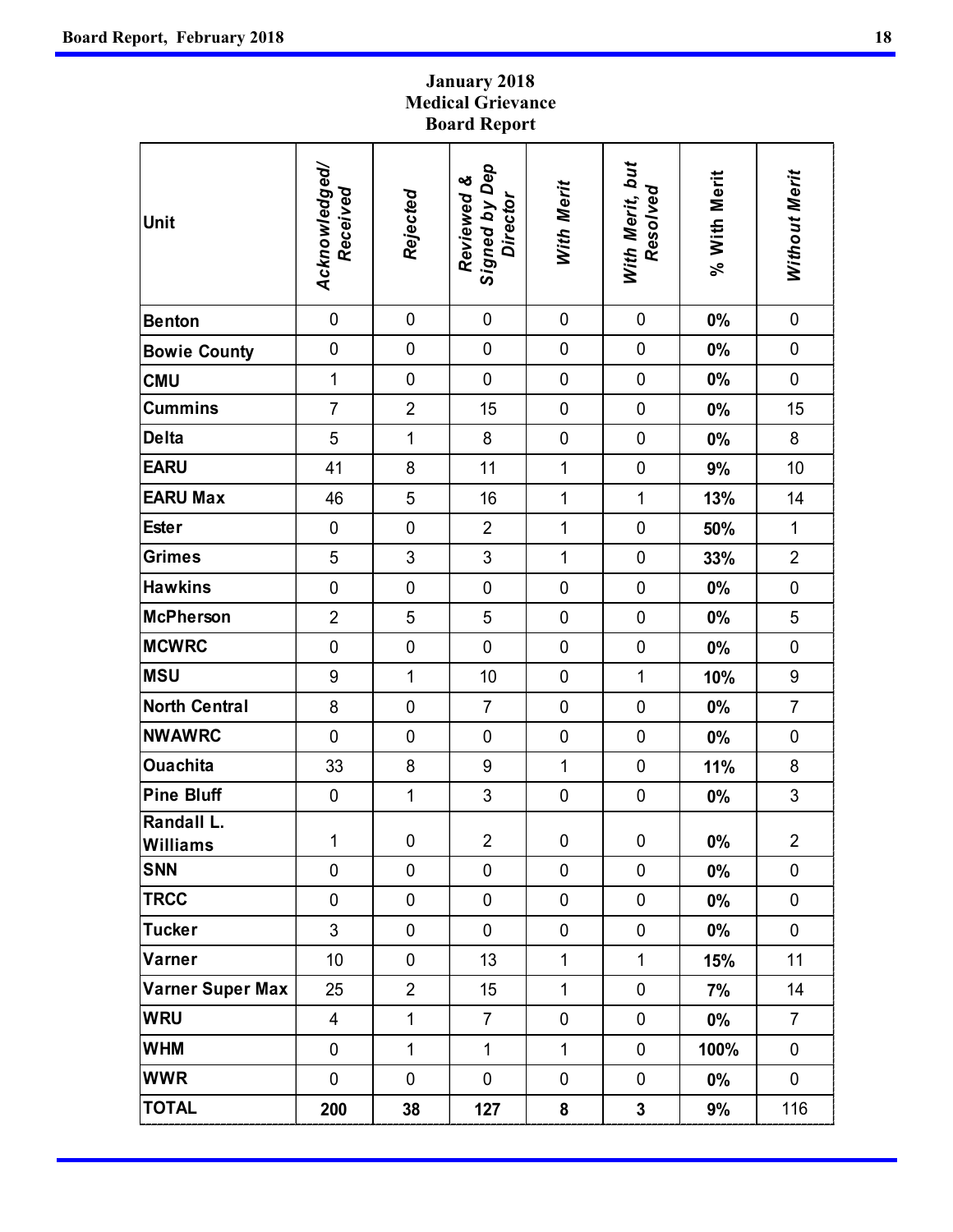#### **Board Report, February 2018** 19

### **January 2018**

|                                                                                   |                                           | PURCHASE ORDERS OVER \$10,000.00                |                          |                                  |                                                        |
|-----------------------------------------------------------------------------------|-------------------------------------------|-------------------------------------------------|--------------------------|----------------------------------|--------------------------------------------------------|
| <b>VENDOR</b>                                                                     | <b>DESCRIPTION</b>                        | <b>LOCATION</b>                                 | PO#                      | <b>PURCHASE</b><br><b>AMOUNT</b> | <b>FUND</b>                                            |
| Progressive Tractor & Implement Co                                                | <b>Tractor Engine Repair</b>              | Cummins/Farm                                    | 4501752842               | \$16,289.12                      | Operational Farm Budget                                |
| Mid South Sales Inc                                                               | Fuel                                      | Wrightsville                                    | 4501769609               | \$17,236.62                      | <b>Operational Budget</b>                              |
| Cedar Creek LLC                                                                   | Red Oak Lumber                            | Wrightsville, ACI Warehouse                     | 4501770222               |                                  | \$21,800.00 Operational Industry Budget                |
| Mid States Services Inc                                                           | <b>Toilet Paper</b>                       | Wrightsville, ACI Warehouse                     | 4501770206               | \$21,964.80                      | Operational Industry Budget                            |
| Shamrock Meats Inc<br>William R Hill & Co Inc Doug Waldmanr Food Purchases        | Ground Beef                               | Cummins Cold Storage, Farm<br>Central Warehouse | 4501770555<br>4501770715 | \$239,850.00<br>\$186,342.02     | Operational Farm Budget<br><b>Operational Budget</b>   |
| US Foods Inc                                                                      | Food Purchases                            | Central Warehouse                               | 4501770725               | \$46,648.50                      | <b>Operational Budget</b>                              |
| Sysco Food Services of Arkansas Inc Food Purchases                                |                                           | Central Warehouse                               | 4501770730               | \$39,797.70                      | <b>Operational Budget</b>                              |
| Robbins Sales Company Inc                                                         | Food Purchases                            | Central Warehouse                               | 4501770733               | \$94,952.48                      | <b>Operational Budget</b>                              |
| National Food Group                                                               | <b>Food Purchases</b>                     | Central Warehouse                               | 4501770736               | \$44,090.00<br>\$64,867.49       | <b>Operational Budget</b>                              |
| <b>Arkansas Correctional Industries</b><br>Phoenix Trading Inc                    | Janitorial Supplies<br>Deodorant Soap     | Central Warehouse<br>Central Warehouse          | 4501770819<br>4501770825 | \$17,483.40                      | <b>Operational Budget</b><br><b>Operational Budget</b> |
| Abram Goldszer, Goldszer Enterprises Disposable Razors                            |                                           | Central Warehouse                               | 4501770814               | \$16,192.01                      | <b>Operational Budget</b>                              |
| American Paper & Twine Co                                                         | Paper Towels                              | Central Warehouse                               | 4501770850               | \$11,887.65                      | <b>Operational Budget</b>                              |
| Foam Products of Tyler Inc                                                        | Rec Job, Pole Vault, High Jump Pit        | Tucker/Industry                                 | 4501771330               |                                  | \$16,084.74 Operational Industry Budget                |
| Arkansas Correctional Industries                                                  | Field and Inmate Jackets                  | Cummins/Commissary                              | 4501771551               | \$30,593.43                      | <b>Operational Budget</b>                              |
| <b>Arkansas Correctional Industries</b><br>Southwest Microwave Inc                | Leather Boots                             | Cummins/Commissary<br>Construction              | 4501771560               | \$10,212.93                      | <b>Operational Budget</b>                              |
| Arkansas Correctional Industries                                                  | <b>Building Supplies</b><br>Clothing      | Cummins/Commissary                              | 4501771271<br>4501771795 | \$10,529.77<br>\$25,617.81       | <b>Telephone Funds</b><br><b>Operational Budget</b>    |
| <b>CVK</b> Enterprises Inc                                                        | <b>Planetary Mixer</b>                    | Randall L. Williams                             | 4501772197               | \$13,725.13                      | Work Release                                           |
| Sentry Security Fasteners Inc                                                     | Door Locks                                | Cummins/Commissary                              | 4501771707               | \$10,243.46                      | <b>Operational Budget</b>                              |
| Timberline Truck & Tractor                                                        | <b>Bus Repair and Parts</b>               | Benton                                          | 4501771584               | \$11,808.62                      | Work Release                                           |
| Razor Chemical Inc                                                                | Janitorial Supplies                       | Delta/Janitorial Factory                        | 4501772058               |                                  | \$24,059.70 Operational Industry Budget                |
| Arkansas Correctional Industries                                                  | Clothing, Boots, Linens, Janitorial       | Hawkins                                         | 4501772655               | \$44,295.49                      | <b>Operational Budget</b>                              |
| Arkansas Correctional Industries<br>Zoetis Inc                                    | Clothing and Linens<br>Horse Vaccines     | Pine Bluff<br>North Central/Farm                | 4501772929<br>4501770935 | \$12,417.63<br>\$10,817.55       | <b>Operational Budget</b><br>Operational Farm Budget   |
| Mid States Services Inc                                                           | <b>Toilet Paper</b>                       | Wrightsville, ACI Warehouse                     | 4501772983               | \$21,964.80                      | Operational Industry Budget                            |
| Ponderosa Packaging                                                               | Boxes and Lids                            | Varner/Vegetable Processing                     | 4501773567               | \$50,605.63                      | Operational Farm Budget                                |
| Seedway LLC                                                                       | Garden Seed                               | Cummins/Farm                                    | 4501773429               | \$38,077.00                      | Operational Farm Budget                                |
| <b>BWI Texarkana</b>                                                              | Garden Seed                               | Cummins/Farm                                    | 4501773447               | \$12,944.00                      | Operational Farm Budget                                |
| Green Point AG LLC                                                                | Fertilizer                                | Cummins/Chemical Shed                           | 4501773449               | \$14,850.00                      | Operational Farm Budget                                |
| William R Hill & Co Inc Doug Waldmanr Food Purchases<br>Robbins Sales Company Inc | <b>Food Purchases</b>                     | Central Warehouse<br>Central Warehouse          | 4501773815<br>4501773866 | \$277,294.05<br>\$101,121.44     | <b>Operational Budget</b><br><b>Operational Budget</b> |
| National Food Group                                                               | <b>Food Purchases</b>                     | Central Warehouse                               | 4501773888               | \$76,755.00                      | <b>Operational Budget</b>                              |
| Printing Papers Inc                                                               | Paper                                     | Central Warehouse                               | 4501773883               | \$28,203.90                      | <b>Operational Budget</b>                              |
| US Foods Inc                                                                      | Food Purchases                            | Central Warehouse                               | 4501773981               | \$179,610.60                     | <b>Operational Budget</b>                              |
| Arkansas Correctional Industries                                                  | <b>Toilet Paper</b>                       | Central Warehouse                               | 4501773991               | \$209,276.28                     | <b>Operational Budget</b>                              |
| Dixondale Sales Agency LLC                                                        | Onion Sets                                | Cummins/Farm                                    | 4501773829               | \$29,400.00                      | Operational Farm Budget                                |
| Liqui-Box Corporation<br><b>Arkansas Correctional Industries</b>                  | Milk Packaging Film<br>Coffee and Tea     | Cummins Creamery/Farm<br>Central Warehouse      | 4501773799<br>4501773897 | \$21,279.41<br>\$14,642.00       | Operational Farm Budget<br><b>Operational Budget</b>   |
| Mid South Sales Inc                                                               | Fuel                                      | Central Warehouse                               | 4501771425               | \$11,718.53                      | <b>Operational Budget</b>                              |
| Arkansas Correctional Industries                                                  | Janitorial Supplies                       | Central Warehouse                               | 4501773968               | \$18,806.49                      | <b>Operational Budget</b>                              |
| Atlantic Beverage Company                                                         | Spices & Seasonings                       | Central Warehouse                               | 4501773998               | \$20,499.50                      | <b>Operational Budget</b>                              |
| Green & Chapman LLC                                                               | Fuel                                      | <b>EARU</b>                                     | 4501771506               | \$10,544.50                      | <b>Operational Budget</b>                              |
| Redwood Toxicology Laboratory Inc                                                 | Inmate Drug Test                          | <b>Chief Deputy Institutions</b>                | 4501774109               | \$11,589.38                      | <b>Operational Budget</b>                              |
| Sysco Food Services of Arkansas Inc<br><b>Arkansas Correctional Industries</b>    | Food Purchases<br>Clothing, Linens, Boots | Central Warehouse<br>Mcpherson                  | 4501773821<br>4501774362 | \$63,948.60<br>\$34,655.60       | <b>Operational Budget</b><br><b>Operational Budget</b> |
| Goaltex Corp                                                                      | Shoes                                     | Mcpherson                                       | 4501774336               | \$21,978.34                      | <b>Operational Budget</b>                              |
| Mid States Services Inc                                                           | <b>Toilet Paper</b>                       | Wrightsville/ACI Warehouse                      | 4501774676               |                                  | \$21,964.80 Operational Industry Budget                |
| <b>Arkansas Correctional Industries</b>                                           | Shirts                                    | Ouachita/Laundry                                | 4501774637               | \$11,662.20                      | ORU Operating Expense                                  |
| Tabb Textiles Co Inc                                                              | Mesh Fabric                               | Wrightsvile/ACI Warehouse                       | 450177450                | \$14,000.00                      | Operational Industry Budget                            |
| Green Point AG LLC                                                                | Rice Seed                                 | Cummins/Chemical Shed                           | 4501767328               | \$194,400.00                     | Operational Farm Budget                                |
| Mid South Sales Inc                                                               | Fuel                                      | Cummins/Commissary                              | 4501774075               | \$17,199.46                      | <b>Operational Budget</b>                              |
| Riceland Foods Inc                                                                | Soybean Meal for Livestock Feed           | Cummins/Farm<br>Cummins/Farm                    | 4501774452               | \$162,810.00                     | Operational Farm Budget<br>Operational Farm Budget     |
| Barnes Paper Co<br><b>Westrock Coffee LLC</b>                                     | Egg Cartons<br>Coffee and Tea             | Grimes                                          | 4501774829<br>4501774968 | \$110,217.60                     | \$16,720.00 Operational Industry Budget                |
| -astenal Co                                                                       | MIIK Crates                               | Cummins Creamery/Farm                           | 4501775220               | \$10,150.15                      | Operational Farm Budget                                |
| Greenwood Rural Fire Department                                                   | Pumper Fire Truck                         | Cummins/Commissary                              | 4501772225               | \$10,750.00                      | <b>ADC Fire Station Funds</b>                          |
| Mid States Services Inc                                                           | <b>Toilet Paper</b>                       | Wrightsville, ACI Warehouse                     | 4501775103               | \$21,964.80                      | Operational Industry Budget                            |
| Seedway LLC                                                                       | Garden Seed                               | Cummins/Farm                                    | 4501773434               | \$88,028.57                      | Operational Farm Budget                                |
| Arkansas Correctional Industries                                                  | Clothing, Linens, Boots                   | <b>EARU</b>                                     | 4501775272               | \$61,770.05                      | <b>Operational Budget</b>                              |
| John W Gasparini Inc, Marks Plumbing Water Leak Repair Parts                      |                                           | Max/Maintenance                                 | 4501775733               | \$14,974.01                      | <b>Operational Budget</b>                              |
| Matthews Ridgeview Farms                                                          | <b>Sweet Potato Slips</b>                 | Cummins/Farm                                    | 4501775715               | \$15,210.00                      | Operational Farm Budget                                |
| Mississippi AG Company, Arkansas                                                  | Tractor & Implement Parts                 | Cummins/Farm                                    | 4501772868               | \$10,909.76                      | Operational Farm Budget                                |
| Stephenson Oil Co Inc<br><b>Arkansas Correctional Industries</b>                  | Fuel<br>Clothing, Linens, Boots           | Grimes<br>Grimes                                | 4501774740<br>4501775765 | \$10,661.42<br>\$38,149.38       | <b>Operational Budget</b><br><b>Operational Budget</b> |
| Mechanical Concepts LLC                                                           | <b>AC Units</b>                           | Texarkana                                       | 4501775896               | \$13,230.00                      | Work Release                                           |
| Servicewear Apparel                                                               | Uniform Pant                              | <b>Training Academy</b>                         | 4501776339               | \$12,125.97                      | <b>Operational Budget</b>                              |
| Galls LLC                                                                         | Uniform Shirt                             | <b>Training Academy</b>                         | 4501776268               | \$18,246.53                      | <b>Operational Budget</b>                              |
|                                                                                   |                                           | Total for Purchases over \$10,000               |                          | \$3,204,717.80                   |                                                        |
|                                                                                   |                                           |                                                 |                          |                                  |                                                        |
|                                                                                   |                                           | FIRM CONTRACTS OVER \$25,000.00                 |                          |                                  |                                                        |
|                                                                                   |                                           |                                                 |                          | Contract # PURCHASE              |                                                        |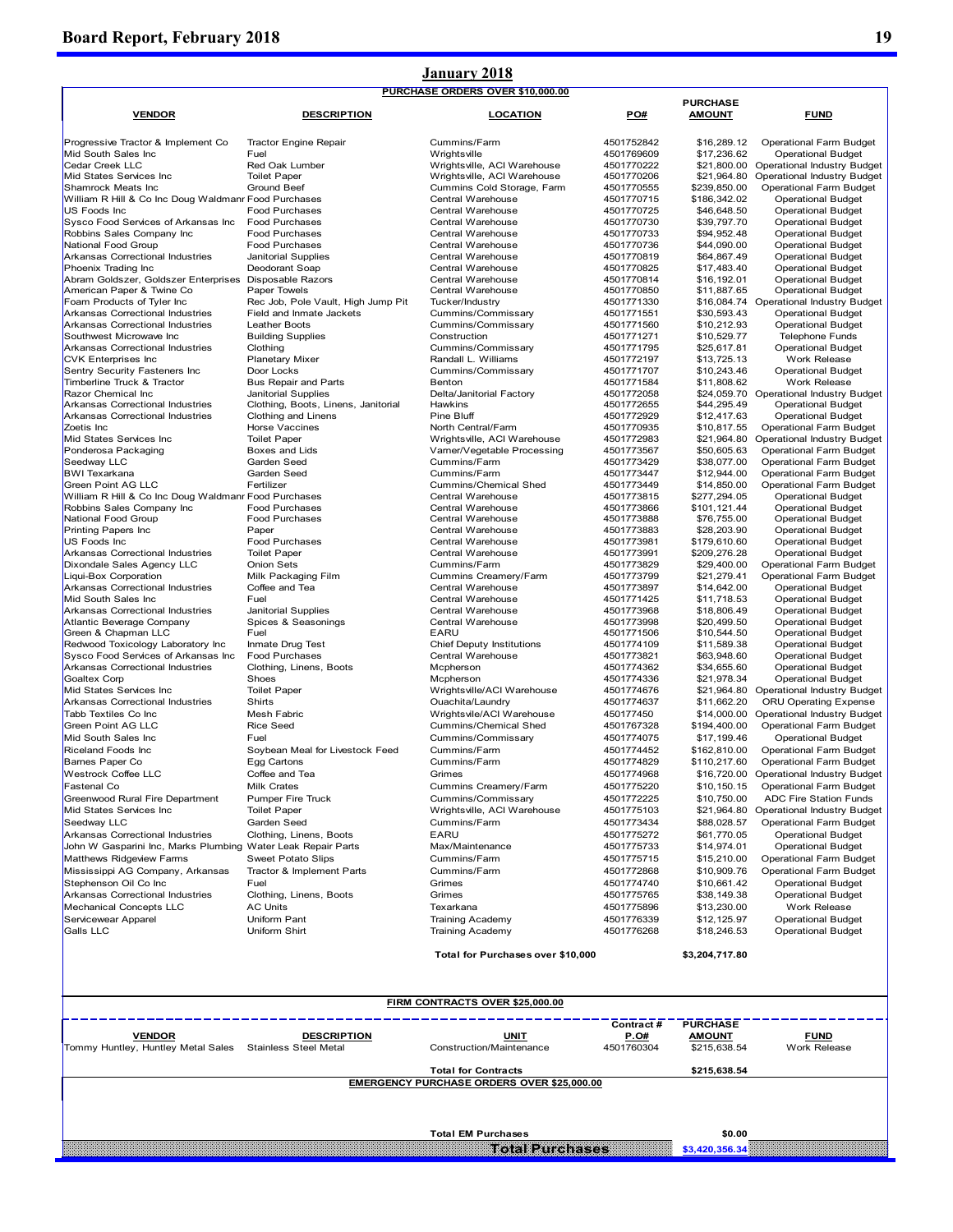## **JANUARY 2018, PERSONNEL REPORT**

| <b>UNIT</b>                                 | <b>AUTHORIZED</b> | <b>FILLED</b> | <b>VACANT</b>           | % VACANT | <b>HIRED</b>            | <b>VOLUNTARY</b><br><b>TERMINATION</b> | <b>INVOLUNTARY</b><br><b>TERMINATION</b> | <b>RETIREMENT</b>       |
|---------------------------------------------|-------------------|---------------|-------------------------|----------|-------------------------|----------------------------------------|------------------------------------------|-------------------------|
| <b>BENTON (CR05)</b>                        | 78                | 74            | 4                       | 5.13%    | $\overline{\mathbf{2}}$ | 0                                      | 0                                        | 0                       |
| CENTRAL OFFICE (CR01,<br>CR02, CR08 & CR22) | 265               | 252           | 13                      | 4.91%    | $\overline{2}$          | 0                                      | 0                                        | $\overline{\mathbf{2}}$ |
| <b>CHAPLAINCY</b>                           | 26                | 26            | 0                       | 0.00%    | 0                       | 0                                      | 0                                        | 0                       |
| <b>CONSTRUCTION (CR04)</b>                  | 59                | 58            | 1                       | 1.69%    | 0                       | 1                                      | 0                                        | 0                       |
| <b>CUMMINS (CR09)</b>                       | 454               | 382           | 72                      | 15.86%   | 14                      | 6                                      | $\overline{\mathbf{2}}$                  | $\pmb{0}$               |
| DELTA (CR10)                                | 181               | 168           | 13                      | 7.18%    | 3                       | 1                                      | 3                                        | 0                       |
| <b>EAST ARKANSAS (CR12)</b>                 | 365               | 308           | 57                      | 15.62%   | 20                      | 3                                      | $\overline{7}$                           | $\overline{\mathbf{2}}$ |
| <b>ESTER (CR11)</b>                         | 159               | 138           | 21                      | 13.21%   | 5                       | 5                                      | 1                                        | 0                       |
| FARM (CR29)                                 | 66                | 56            | 10                      | 15.15%   | 0                       | 0                                      | 0                                        | 1                       |
| <b>GRIMES (CR27)</b>                        | 244               | 218           | 26                      | 10.66%   | 9                       | 4                                      | $\overline{\mathbf{2}}$                  | 0                       |
| <b>INDUSTRY (CR07)</b>                      | 57                | 45            | 12                      | 21.05%   | 1                       | 1                                      | 0                                        | 0                       |
| <b>MAXIMUM SECURITY (CR14)</b>              | 229               | 166           | 63                      | 27.51%   | 6                       | 5                                      | $\overline{\mathbf{2}}$                  | 0                       |
| <b>MCPHERSON (CR28)</b>                     | 228               | 185           | 43                      | 18.86%   | 8                       | 0                                      | $\overline{2}$                           | 1                       |
| <b>MENTAL HEALTH</b>                        | 186               | 154           | 32                      | 17.20%   | 3                       | 2                                      | 0                                        | $\mathbf{1}$            |
| <b>MISS COUNTY (CR15)</b>                   | 37                | 34            | 3                       | 8.11%    | 4                       | $\overline{\mathbf{2}}$                | 0                                        | 0                       |
| <b>NORTH CENTRAL (CR16)</b>                 | 196               | 194           | $\overline{\mathbf{2}}$ | 1.02%    | 8                       | 1                                      | 0                                        | 1                       |
| <b>NORTHWEST ARK (CR17)</b>                 | 30                | 30            | 0                       | $0.00\%$ | 3                       | 0                                      | 1                                        | 0                       |
| <b>OUACHITA RIVER (CR30)</b>                | 468               | 413           | 55                      | 11.75%   | 14                      | 19                                     | $\overline{\mathbf{2}}$                  | 0                       |
| PINE BLUFF (CR20)                           | 168               | 154           | 14                      | 8.33%    | $\mathbf 3$             | $\overline{2}$                         | $\pmb{0}$                                | $\mathbf{1}$            |
| <b>RANDAL L. WILLIAMS (CR13)</b>            | 144               | 118           | 26                      | 18.06%   | 4                       | 1                                      | $\pmb{0}$                                | 0                       |
| TEXARKANA (CR21)                            | 31                | 28            | 3                       | 9.68%    | 1                       | 1                                      | $\pmb{0}$                                | 1                       |
| <b>TRANSPORTATION (CR32)</b>                | 102               | 94            | 8                       | 7.84%    | 1                       | 0                                      | 0                                        | 0                       |
| <b>TUCKER (CR23)</b>                        | 193               | 133           | 60                      | 31.09%   | 6                       | 3                                      | $\mathbf{3}$                             | 1                       |
|                                             |                   |               |                         |          |                         |                                        |                                          |                         |
| <b>TUCKER RENTRY (CR33)</b>                 | 31                | 28            | 3                       | 9.68%    | 1                       | 0                                      | 1                                        | 0                       |
| <b>VARNER (CR24)</b>                        | 360               | 266           | 94                      | 26.11%   | $\pmb{9}$               | $\boldsymbol{2}$                       | $\pmb{0}$                                | 0                       |
| <b>WRIGHTSVILLE</b>                         |                   |               |                         |          |                         |                                        |                                          |                         |
| (CR25)/HAWKINS(CR06)                        | 281               | 242           | 39                      | 13.88%   | 9                       | 5                                      | $\overline{\mathbf{2}}$                  | 0                       |
| TOTAL                                       | 4638              | 3964          | 674                     | 14.53%   | 136                     | 64                                     | 28                                       | 11                      |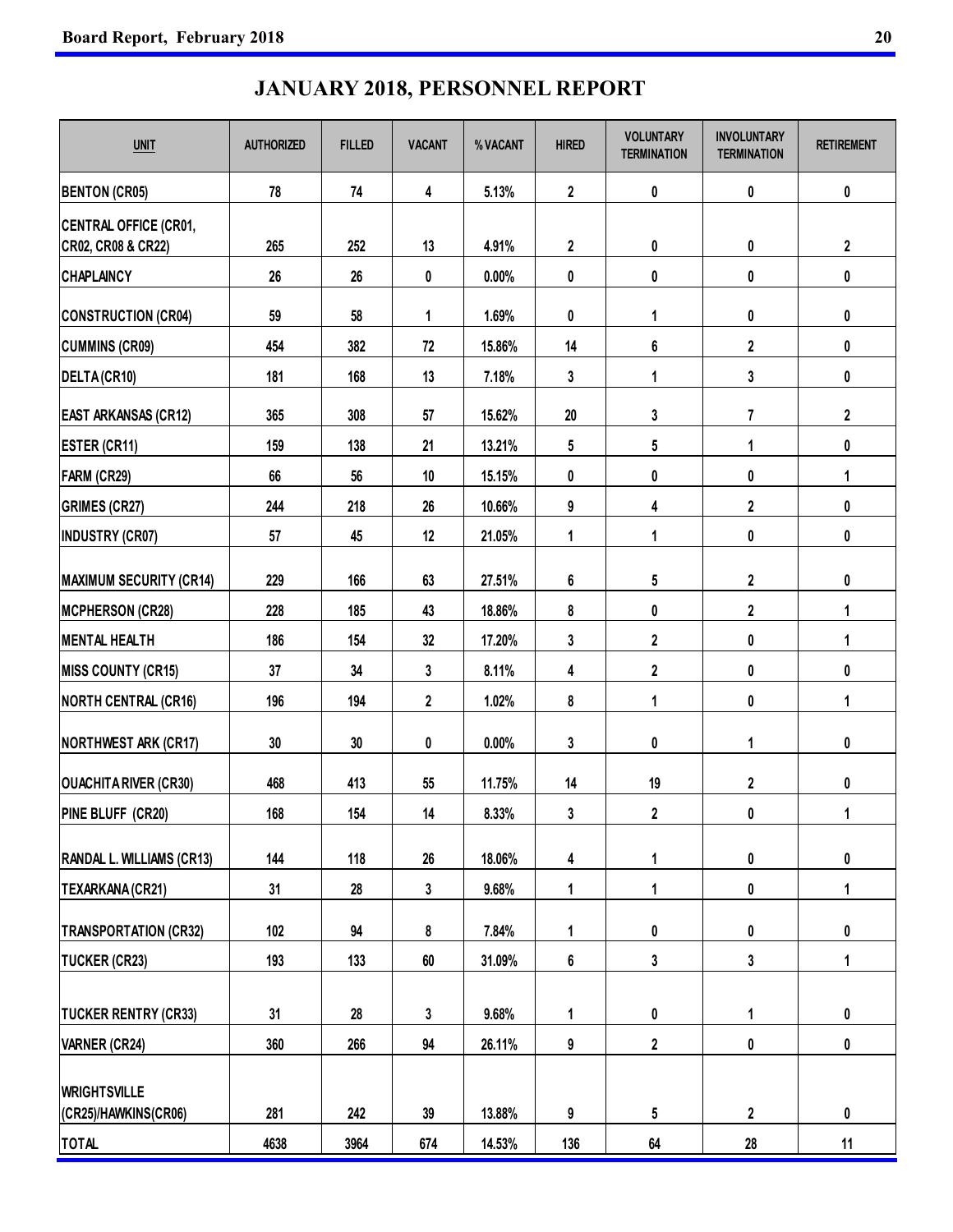#### SECURITY **WILLIAMS RANDALL L. WILLIAMS EAST ARKANSAS MAX EASTARKANSASMAX MAXIMUM SECURITY JUACHITA RIVER DELTA REGIONAL DELTAREGIONAL OUACHITARIVER** EAST ARKANSAS **JORTH CENTRAL NORTHCENTRAL EASTARKANSAS** VRIGHTSVILLE **ARNER MAX WRIGHTSVILLE VARNERMAX Monthly Report for: January 2018 ACPHERSON MCPHERSON** MAXIMUM **RANDALL CUMMINS** PINE BLUFF **PINEBLUFF CUMMINS** HAWKINS **HAWKINS BENTON TUCKER VARNER GRIMES ESTER TOTAL PTF Services Chaplains Oversaw** Christian Population 6 11 11 3 0 3 7 3 10 4 12 4 4 8 6 11 0 4 0 107 Segregation 0 0 1 0 0 0 0 0 0 0 0 3 0 0 0 0 0 0 0 4 Muslim Population 0 4 0 4 2 2 0 0 4 0 1 4 0 2 1 4 0 4 0 0 0 28 Segregation 0 0 0 0 0 0 0 0 0 0 0 0 0 0 0 0 0 0 0 0 **Total Services139 Volunteersin Charge** Protestant 17 37 4 19 0 7 14 16 54 27 2 13 10 6 21 1 2 22 4 276 Catholic 0 0 0 3 0 1 2 4 1 2 1 3 0 1 1 4 1 4 5 33 Muslim 0 0 0 0 2 0 4 0 1 0 1 0 4 0 0 2 0 0 2 1 17 Other 3 2 0 12 0 1 0 2 1 2 0 14 0 0 0 1 0 2 0 40 Baptism 0 0 0 18 0 0 0 0 0 0 0 0 0 0 0 0 0 0 0 18 **Marriages** 0 1000000 0 0 0 0 01 0 000 0 2 **Distributed by Chaplains** Greeting Cards 20 20 34 25 0 0 240 26 0 73 775 99 0 105 24 73 133 168 0 350 2145 Bibles,Quran,Torrah, Etc. 20 29 30 44 17 100 12 3 33 37 15 550 8 12 13 54 22 25 4 1028<br>Study Course 300 0 0 9 13 5 8 5 8 30 0 114 0 0 0 184 30 0 0 1706 Study Course 300 0 0 9 13 5 8 5 8 30 0 114 0 0 0 184 30 0 0 706 Writing Supplies 100 15 0 0 0 45 0 0 33 0 0 85 0 4 0 0 0 0 750 1032 Literature 200 1297 650 631 416 525 0 256 144 128 389 550 75 9 1 1764 450 370 225 8080 **Chaplain's Visits** Barracks 47 92 64 6 0 22 62 52 61 30 61 134 72 10 195 80 38 35 12 1073 Approximate Hours Spent in Barracks 32 34 10 2 0 96 18 27 31 40 20 87 9 1 45 3 6 17 4 482<br>Inmate Office visits 30 11 1373 100 Inmate Office visits 38 69 85 63 0 65 96 91 10 56 60 162 58 82 365 32 0 30 11 1373<br>
26 0 162 58 92 365 32 0 30 11 1373 Other Office visits **56 32 24 27 4 20 29 18 35 40 15 112 12 7 40 0 0 38 7 516** Hospital 0 2 0 0 0 1 8 0 0 0 0 31 0 10 0 0 0 0 0 52 Infirmary/Sick Call 0 2 2 5 1 5 24 15 5 3 4 34 4 10 4 2 4 4 0 128 Restrictive Housing 20 20 20 20 20 20 20 20 20 21 22 22 23 24 26 27 20 21 22 23 24 26 27 20 21 22 23 24 26 27 2 Punitive Isolation 0 4 3 0 2 0 0 12 14 7 0 20 4 10 0 0 6 4 0 86 PC ‐ DRU 0 0 3 0 0 0 0 0 0 0 0 0 0 0 0 0 0 0 0 3 Visitation Days 0 0 1 0 0 0 0 0 0 0 3 5 0 0 0 0 0 1 2 12 **Volunteer Visits** RCV 3 0 0 0 0 0 0 8 4 35 26 0 0 0 5 12 0 0 0 0 0 33 OCV 9 0 19 0 19 0 0 16 0 84 34 16 18 95 13 0 117 1 0 62 55 539 Spiritual Advisor<br>
21 49 11 81 5 10 187 60 58 26 71 73 7 11 97 41 5 65 0 878 CRA 21 49 11 81 5 10 187 60 58 26 71 73 7 11 97 41 5 65 0 878 **Religious Volunteer Hours** Volunteer Hours 1001 155 101 | 155 | 58 | 194 | 13 | 66 | 195 | 148 | 482 | 138 | 246 | 398 | 49 | 58 | 454 | 152 | 17 | 140 | 75 | 3139 DENOMINATIONAL/VOLUNTEER CHAPLAIN HOURS 83 12 5 12 0 176 94 89 50 85 85 105 18 68 73 196 10 312 0 1473 **Total Volunteer Hours 4612 Other Activities of Chaplain** Counseled Employees 211 | 12 | 6 | 9 | 3 | 0 | 5 | 5 | 16 | 3 | 35 | 10 | 41 | 6 | 12 | 5 | 26 | 7 | 5 | 5 | 211 Orientation Sessions 0 4 0 0 0 0 5 0 6 1 1 4 0 0 0 0 0 0 0 0 1 21<br>Free World Devotions 0 0 0 0 12 0 12 24 0 1 2 0 3 12 14 6 3 0 0 0 0 89 Free World Devotions | 0 | 0 | 0 | 12 | 0 | 12 | 24 | 0 | 1 | 2 | 0 | 3 | 12 | 14 | 6 | 3 | 0 | 0 | 0 | 89 Spoke in Churches 3 9 0 18 0 11 16 0 0 2 0 3 12 10 4 1 0 0 0 89 Crisis Intervention Sessions 9 31 2 0 0 8 0 18 2 12 5 120 8 6 8 16 10 30 15 300<br>Marriage Counseling 1 2 0 1 0 0 2 0 0 0 0 5 0 1 2 4 0 1 0 19 Marriage Counseling 1 2 0 1 0 0 2 0 0 0 0 5 0 1 2 4 0 1 0 19 Denominational Meeting Chaplain's Meeting 0 1 0 1 0 1 1 1 0 1 1 2 1 1 1 1 0 1 1 15 Volunteer Training Session 1 0 1 0 0 0 0 0 8 1 0 0 0 1 0 0 0 0 0 12 Choir Trip 0 0 0 0 0 0 0 0 0 0 0 0 0 0 0 0 0 0 0 0 **Chaplain Transfers** 0 0000000 0 0 0 0 00 0 000 0 0 **Chaplain Promotions** 0 0000000 0 0 0 0 00 0 000 0 0 **PAL PROGRAM** Enrolled atstart of month 0 47 19 49 0 41 47 53 16 56 25 39 0 34 59 40 0 29 0 554 Enrolled during the month 0 2 7 8 0 0 6 10 2 19 3 10 0 3 16 8 0 4 0 98 Removed From PAL Program #Paroled | 0 0 0 0 0 0 0 0 0 0 3 0 5 0 2 0 0 5 1 0 1 0 1 0 17 # Completed 0 0 0 5 0 0 3 3 1 0 1 0 0 0 5 0 0 1 0 19 #Withdrew 0 0 0 0 1 0 1 0 6 0 2 1 1 0 0 4 1 0 2 0 19 #Removed 0 1 2 2 0 0 0 0 0 1 0 3 0 1 4 1 0 4 0 19 #Transferred 0 1 3 0 0 1 1 2 1 1 1 5 0 2 0 0 0 0 0 2 28 Total Removed from PAL Program 0 2 5 8 0 2 4 14 2 19 3 11 0 3 18 3 0 8 0 102 **Total Enrolled at the End of the Month** 0 47 21 49 0 39 49 49 16 56 25 38 0 34 57 45 0 25 0 550 **Volunteers In PAL** 0 21 4 11 0 6 20 24 7 20 5 10 0 4 11 3 0 48 0 194 **Special Events:**

1 2 2 0 0 0 1 0 1 2 1 0 0 1 0 1 0 1 0 1

### **Chaplaincy**